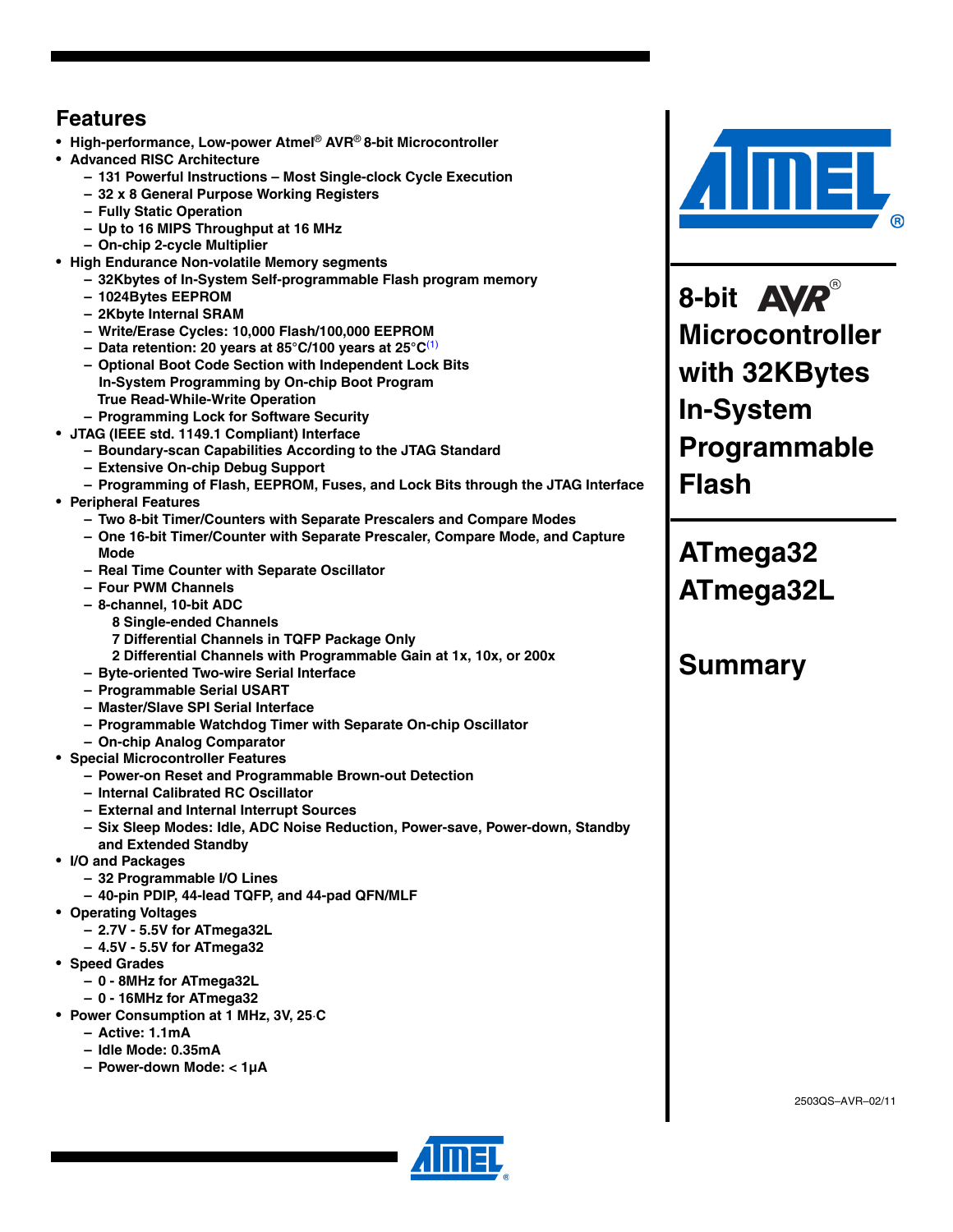### **Pin Configurations**

**Figure 1.** Pinout ATmega32





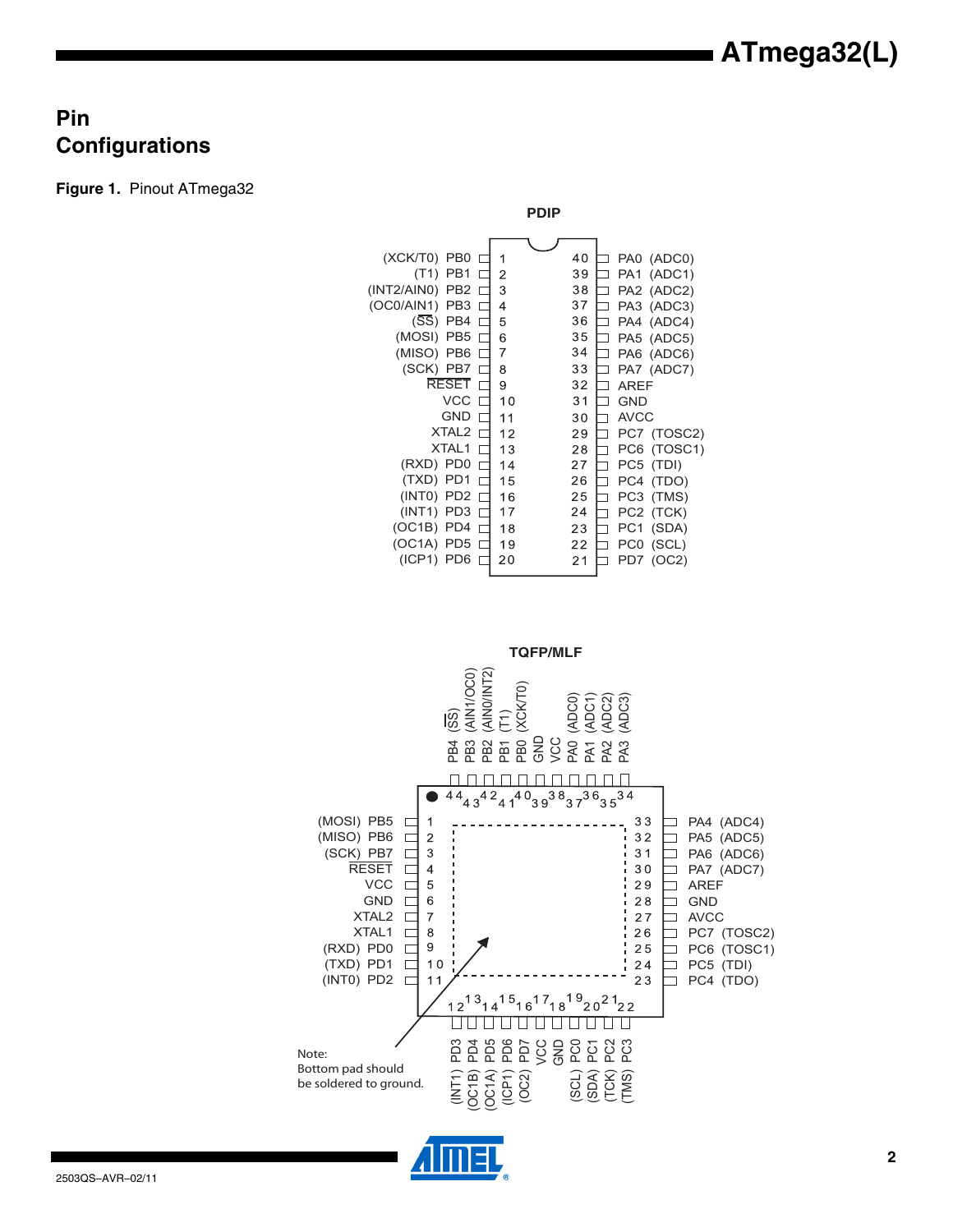**Overview** The Atmel<sup>®</sup> AVR<sup>®</sup> ATmega32 is a low-power CMOS 8-bit microcontroller based on the AVR enhanced RISC architecture. By executing powerful instructions in a single clock cycle, the ATmega32 achieves throughputs approaching 1 MIPS per MHz allowing the system designer to optimize power consumption versus processing speed.



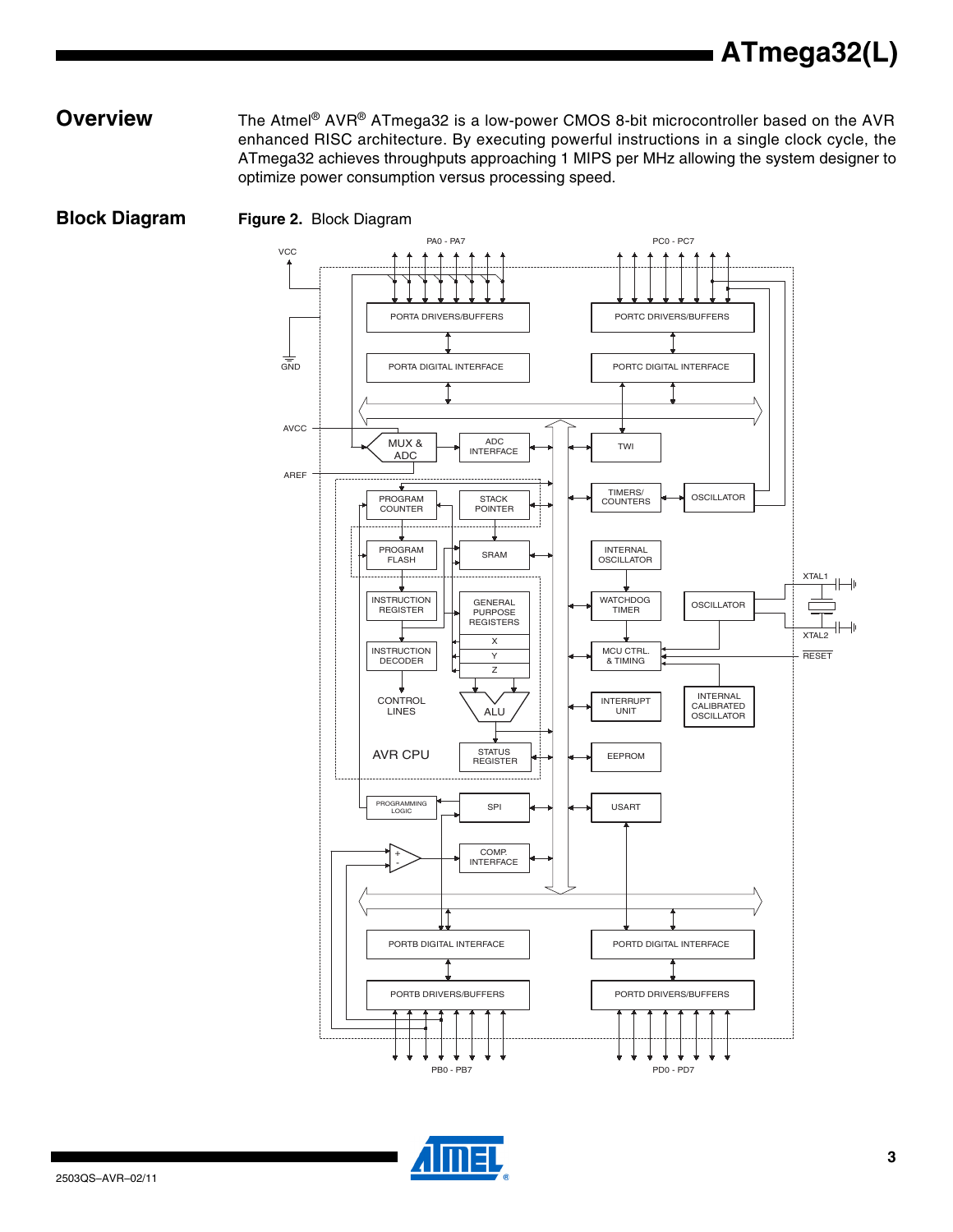The Atmel® AVR® core combines a rich instruction set with 32 general purpose working registers. All the 32 registers are directly connected to the Arithmetic Logic Unit (ALU), allowing two independent registers to be accessed in one single instruction executed in one clock cycle. The resulting architecture is more code efficient while achieving throughputs up to ten times faster than conventional CISC microcontrollers.

The ATmega32 provides the following features: 32Kbytes of In-System Programmable Flash Program memory with Read-While-Write capabilities, 1024bytes EEPROM, 2Kbyte SRAM, 32 general purpose I/O lines, 32 general purpose working registers, a JTAG interface for Boundaryscan, On-chip Debugging support and programming, three flexible Timer/Counters with compare modes, Internal and External Interrupts, a serial programmable USART, a byte oriented Two-wire Serial Interface, an 8-channel, 10-bit ADC with optional differential input stage with programmable gain (TQFP package only), a programmable Watchdog Timer with Internal Oscillator, an SPI serial port, and six software selectable power saving modes. The Idle mode stops the CPU while allowing the USART, Two-wire interface, A/D Converter, SRAM, Timer/Counters, SPI port, and interrupt system to continue functioning. The Power-down mode saves the register contents but freezes the Oscillator, disabling all other chip functions until the next External Interrupt or Hardware Reset. In Power-save mode, the Asynchronous Timer continues to run, allowing the user to maintain a timer base while the rest of the device is sleeping. The ADC Noise Reduction mode stops the CPU and all I/O modules except Asynchronous Timer and ADC, to minimize switching noise during ADC conversions. In Standby mode, the crystal/resonator Oscillator is running while the rest of the device is sleeping. This allows very fast start-up combined with low-power consumption. In Extended Standby mode, both the main Oscillator and the Asynchronous Timer continue to run.

The device is manufactured using Atmel's high density nonvolatile memory technology. The Onchip ISP Flash allows the program memory to be reprogrammed in-system through an SPI serial interface, by a conventional nonvolatile memory programmer, or by an On-chip Boot program running on the AVR core. The boot program can use any interface to download the application program in the Application Flash memory. Software in the Boot Flash section will continue to run while the Application Flash section is updated, providing true Read-While-Write operation. By combining an 8-bit RISC CPU with In-System Self-Programmable Flash on a monolithic chip, the Atmel ATmega32 is a powerful microcontroller that provides a highly-flexible and cost-effective solution to many embedded control applications.

The Atmel AVR ATmega32 is supported with a full suite of program and system development tools including: C compilers, macro assemblers, program debugger/simulators, in-circuit emulators, and evaluation kits.

### **Pin Descriptions**

- **VCC** Digital supply voltage.
- GND Ground.

**Port A (PA7..PA0)** Port A serves as the analog inputs to the A/D Converter.

Port A also serves as an 8-bit bi-directional I/O port, if the A/D Converter is not used. Port pins can provide internal pull-up resistors (selected for each bit). The Port A output buffers have symmetrical drive characteristics with both high sink and source capability. When pins PA0 to PA7 are used as inputs and are externally pulled low, they will source current if the internal pull-up resistors are activated. The Port A pins are tri-stated when a reset condition becomes active, even if the clock is not running.

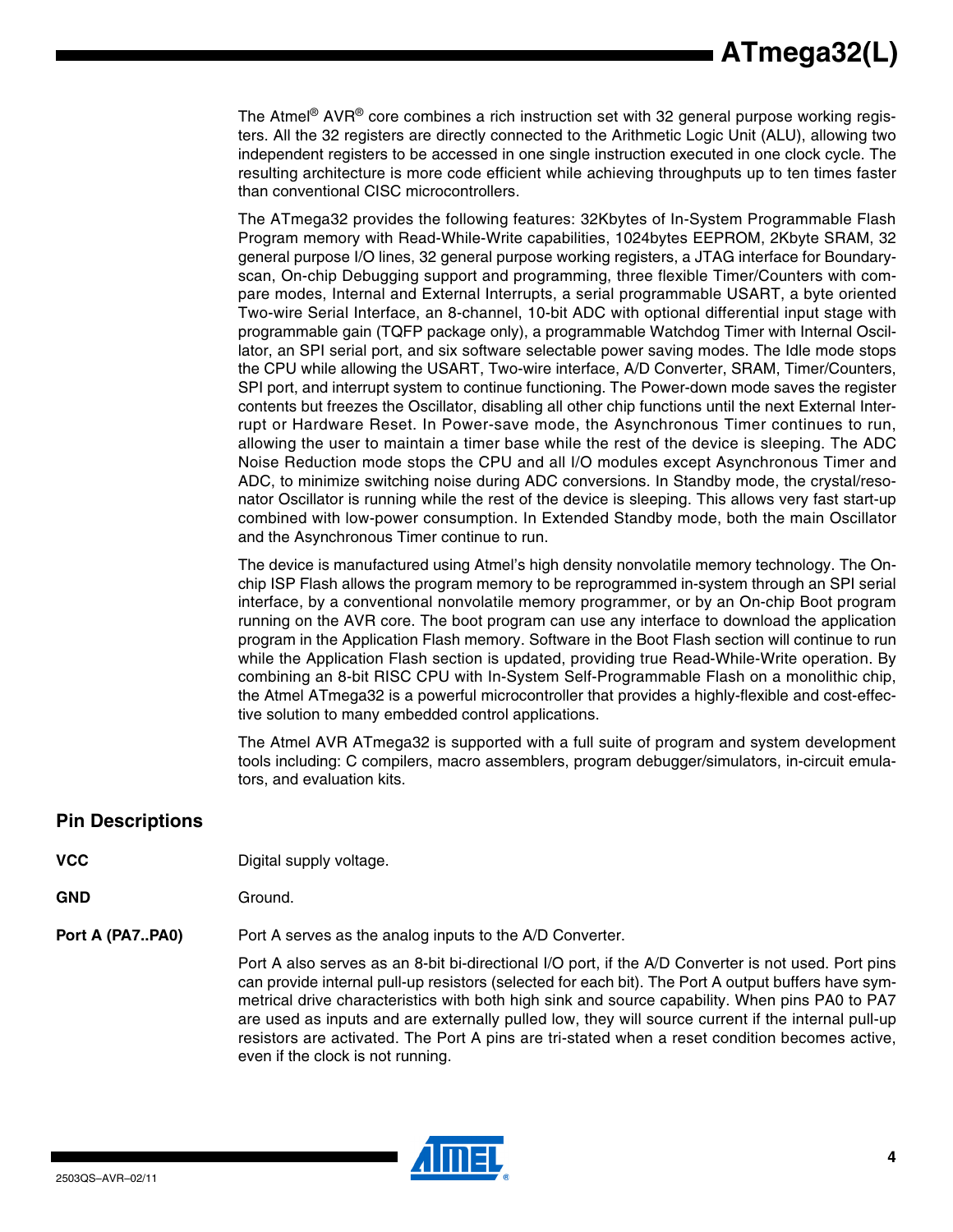| Port B (PB7PB0)   | Port B is an 8-bit bi-directional I/O port with internal pull-up resistors (selected for each bit). The<br>Port B output buffers have symmetrical drive characteristics with both high sink and source<br>capability. As inputs, Port B pins that are externally pulled low will source current if the pull-up<br>resistors are activated. The Port B pins are tri-stated when a reset condition becomes active,<br>even if the clock is not running.                                                                                                                                              |
|-------------------|----------------------------------------------------------------------------------------------------------------------------------------------------------------------------------------------------------------------------------------------------------------------------------------------------------------------------------------------------------------------------------------------------------------------------------------------------------------------------------------------------------------------------------------------------------------------------------------------------|
|                   | Port B also serves the functions of various special features of the ATmega32 as listed on page<br>57.                                                                                                                                                                                                                                                                                                                                                                                                                                                                                              |
| Port C (PC7PC0)   | Port C is an 8-bit bi-directional I/O port with internal pull-up resistors (selected for each bit). The<br>Port C output buffers have symmetrical drive characteristics with both high sink and source<br>capability. As inputs, Port C pins that are externally pulled low will source current if the pull-up<br>resistors are activated. The Port C pins are tri-stated when a reset condition becomes active,<br>even if the clock is not running. If the JTAG interface is enabled, the pull-up resistors on pins<br>PC5(TDI), PC3(TMS) and PC2(TCK) will be activated even if a reset occurs. |
|                   | The TD0 pin is tri-stated unless TAP states that shift out data are entered.                                                                                                                                                                                                                                                                                                                                                                                                                                                                                                                       |
|                   | Port C also serves the functions of the JTAG interface and other special features of the<br>ATmega32 as listed on page 60.                                                                                                                                                                                                                                                                                                                                                                                                                                                                         |
| Port D (PD7PD0)   | Port D is an 8-bit bi-directional I/O port with internal pull-up resistors (selected for each bit). The<br>Port D output buffers have symmetrical drive characteristics with both high sink and source<br>capability. As inputs, Port D pins that are externally pulled low will source current if the pull-up<br>resistors are activated. The Port D pins are tri-stated when a reset condition becomes active,<br>even if the clock is not running.                                                                                                                                              |
|                   | Port D also serves the functions of various special features of the ATmega32 as listed on page<br>62.                                                                                                                                                                                                                                                                                                                                                                                                                                                                                              |
| <b>RESET</b>      | Reset Input. A low level on this pin for longer than the minimum pulse length will generate a<br>reset, even if the clock is not running. The minimum pulse length is given in Table 15 on page<br>37. Shorter pulses are not guaranteed to generate a reset.                                                                                                                                                                                                                                                                                                                                      |
| XTAL1             | Input to the inverting Oscillator amplifier and input to the internal clock operating circuit.                                                                                                                                                                                                                                                                                                                                                                                                                                                                                                     |
| XTAL <sub>2</sub> | Output from the inverting Oscillator amplifier.                                                                                                                                                                                                                                                                                                                                                                                                                                                                                                                                                    |
| <b>AVCC</b>       | AVCC is the supply voltage pin for Port A and the A/D Converter. It should be externally con-<br>nected to $V_{CC}$ , even if the ADC is not used. If the ADC is used, it should be connected to $V_{CC}$<br>through a low-pass filter.                                                                                                                                                                                                                                                                                                                                                            |
| <b>AREF</b>       | AREF is the analog reference pin for the A/D Converter.                                                                                                                                                                                                                                                                                                                                                                                                                                                                                                                                            |

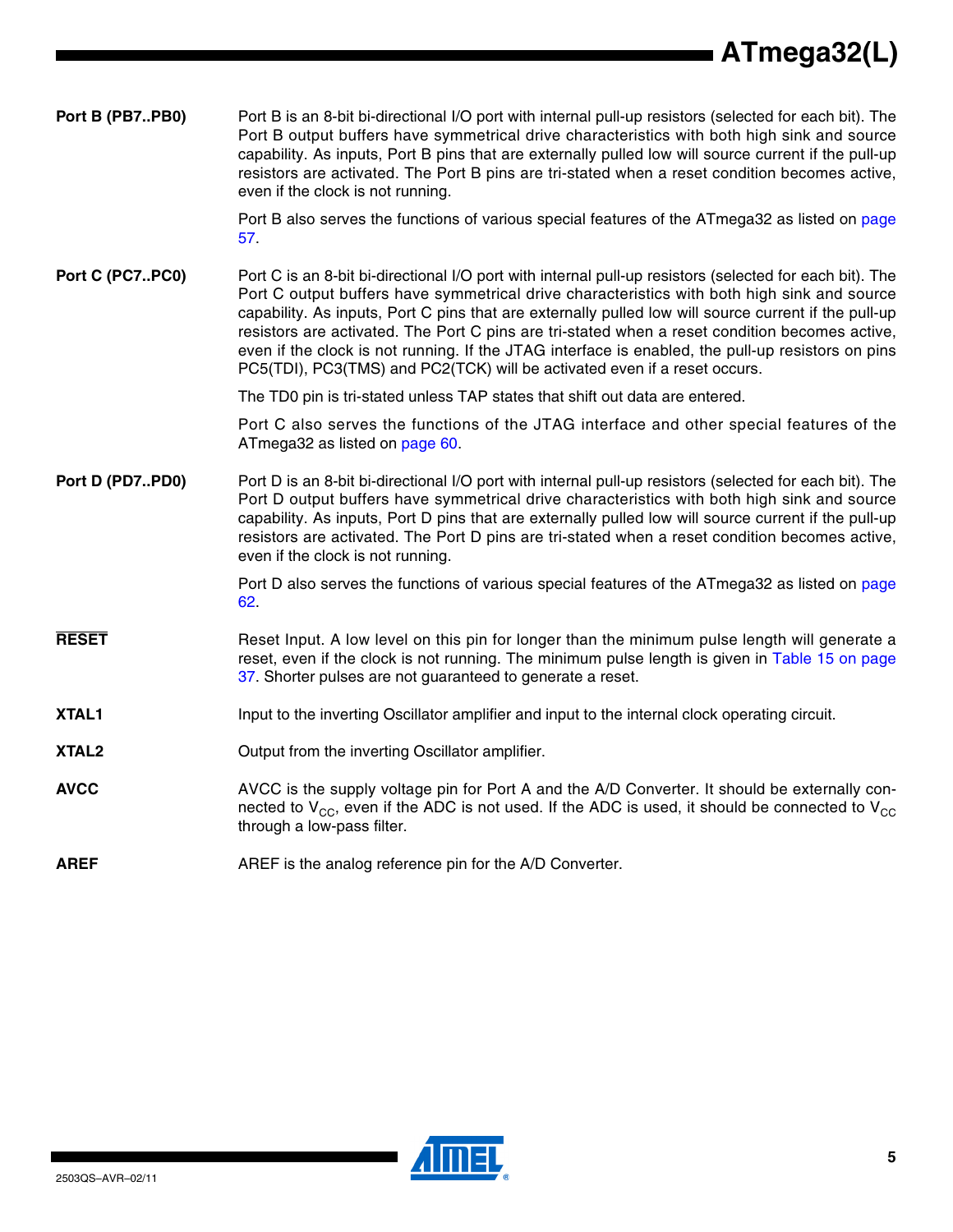| <b>Resources</b>                     | A comprehensive set of development tools, application notes and datasheets are available for<br>download on http://www.atmel.com/avr.                                                                                                                                                                                                                                                                                             |
|--------------------------------------|-----------------------------------------------------------------------------------------------------------------------------------------------------------------------------------------------------------------------------------------------------------------------------------------------------------------------------------------------------------------------------------------------------------------------------------|
| <b>Data Retention</b>                | Reliability Qualification results show that the projected data retention failure rate is much less<br>than 1 PPM over 20 years at 85 $\degree$ C or 100 years at 25 $\degree$ C.                                                                                                                                                                                                                                                  |
| <b>About Code</b><br><b>Examples</b> | This documentation contains simple code examples that briefly show how to use various parts of<br>the device. These code examples assume that the part specific header file is included before<br>compilation. Be aware that not all C Compiler vendors include bit definitions in the header files<br>and interrupt handling in C is compiler dependent. Please confirm with the C Compiler documen-<br>tation for more details. |

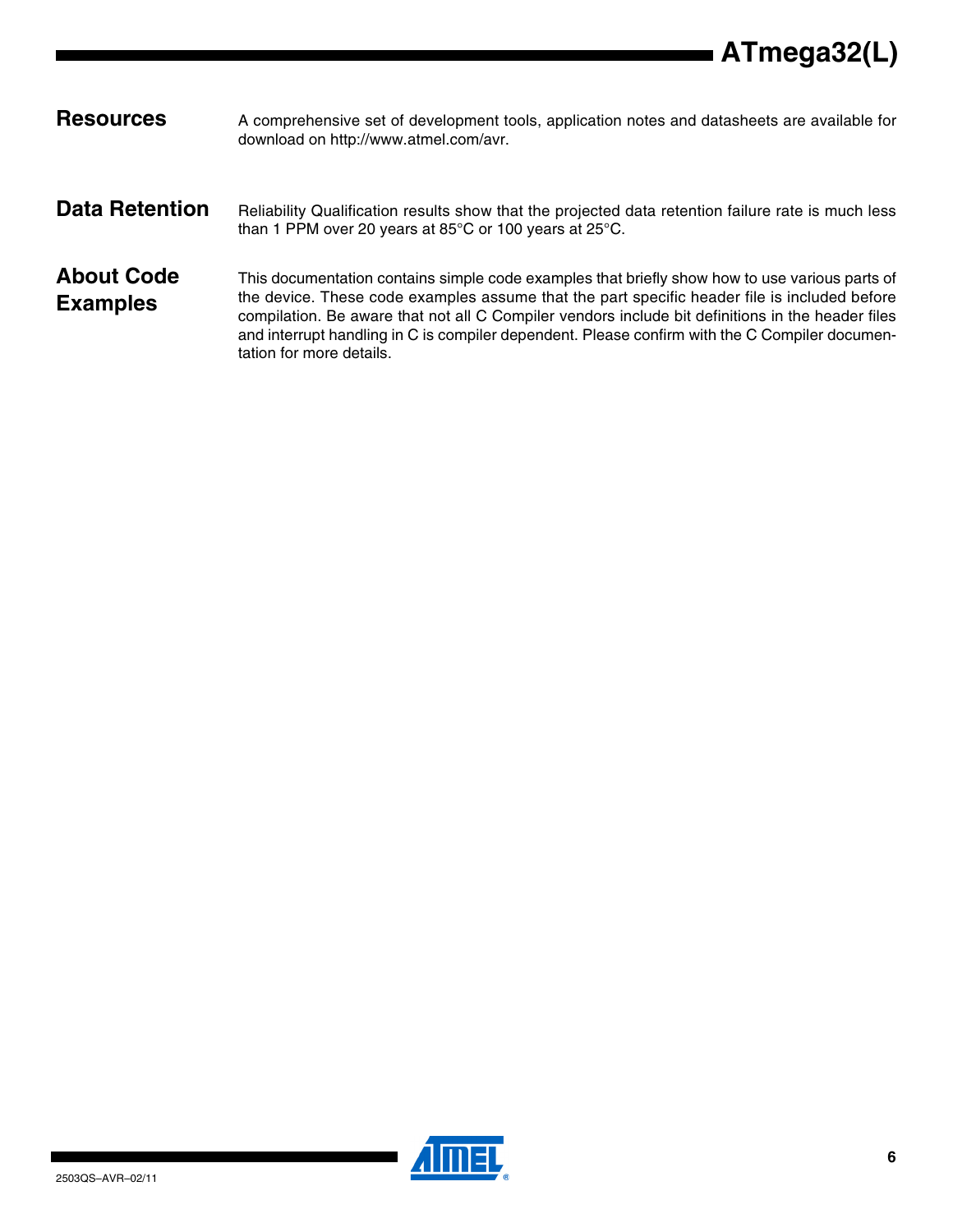## **Register Summary**

| <b>Address</b>                    | Name                          | Bit 7                           | Bit 6                                       | Bit 5                                                | Bit 4                                        | Bit 3                                   | Bit 2               | Bit 1                       | Bit 0                    | Page              |
|-----------------------------------|-------------------------------|---------------------------------|---------------------------------------------|------------------------------------------------------|----------------------------------------------|-----------------------------------------|---------------------|-----------------------------|--------------------------|-------------------|
| \$3F (\$5F)                       | <b>SREG</b>                   | $\mathbf{I}$                    | T.                                          | H                                                    | S                                            | $\vee$                                  | N                   | z                           | $\mathsf{C}$             | 10                |
| \$3E (\$5E)                       | SPH                           | $\overline{\phantom{0}}$        | $\overline{\phantom{0}}$                    | $\equiv$                                             |                                              | SP11                                    | SP10                | SP <sub>9</sub>             | SP <sub>8</sub>          | 12                |
| \$3D (\$5D)                       | SPL                           | SP7                             | SP <sub>6</sub>                             | SP <sub>5</sub>                                      | SP <sub>4</sub>                              | SP <sub>3</sub>                         | SP <sub>2</sub>     | SP <sub>1</sub>             | SP <sub>0</sub>          | 12                |
| \$3C (\$5C)                       | OCR <sub>0</sub>              |                                 | Timer/Counter0 Output Compare Register      |                                                      |                                              |                                         |                     |                             |                          | 82                |
| \$3B (\$5B)                       | <b>GICR</b>                   | INT <sub>1</sub>                | INT <sub>0</sub>                            | INT <sub>2</sub>                                     | $\qquad \qquad -$                            |                                         |                     | <b>IVSEL</b>                | <b>IVCE</b>              | 47, 67            |
| \$3A (\$5A)                       | <b>GIFR</b>                   | INTF1                           | INTF0                                       | INTF <sub>2</sub>                                    | $\overline{\phantom{0}}$                     | $\qquad \qquad -$                       |                     |                             | $\overline{\phantom{0}}$ | 68                |
| \$39 (\$59)                       | <b>TIMSK</b>                  | OCIE2                           | TOIE2                                       | TICIE1                                               | OCIE1A                                       | OCIE1B                                  | TOIE1               | <b>OCIE0</b>                | TOIE0                    | 82, 112, 130      |
| \$38 (\$58)                       | <b>TIFR</b>                   | OCF <sub>2</sub>                | TOV <sub>2</sub>                            | ICF1                                                 | OCF1A                                        | OCF1B                                   | TOV <sub>1</sub>    | OCF <sub>0</sub>            | TOV <sub>0</sub>         | 83, 112, 130      |
| \$37 (\$57)                       | <b>SPMCR</b>                  | SPMIE                           | <b>RWWSB</b>                                |                                                      | <b>RWWSRE</b>                                | <b>BLBSET</b>                           | <b>PGWRT</b>        | <b>PGERS</b>                | <b>SPMEN</b>             | 248               |
| \$36 (\$56)                       | <b>TWCR</b>                   | <b>TWINT</b>                    | <b>TWEA</b>                                 | <b>TWSTA</b>                                         | <b>TWSTO</b>                                 | <b>TWWC</b>                             | <b>TWEN</b>         |                             | <b>TWIE</b>              | 177               |
| \$35 (\$55)                       | <b>MCUCR</b><br><b>MCUCSR</b> | SE                              | SM <sub>2</sub>                             | SM <sub>1</sub>                                      | SM <sub>0</sub>                              | ISC <sub>11</sub>                       | <b>ISC10</b>        | ISC01                       | ISC00                    | 32,66             |
| \$34 (\$54)<br>\$33 (\$53)        | TCCR <sub>0</sub>             | <b>JTD</b><br>FOC <sub>0</sub>  | ISC <sub>2</sub><br>WGM00                   | $\overline{\phantom{m}}$<br>COM01                    | <b>JTRF</b><br>COM00                         | <b>WDRF</b><br>WGM01                    | <b>BORF</b><br>CS02 | <b>EXTRF</b><br><b>CS01</b> | <b>PORF</b><br>CS00      | 40, 67, 228<br>80 |
| \$32 (\$52)                       | <b>TCNT0</b>                  | Timer/Counter0 (8 Bits)         |                                             |                                                      |                                              |                                         |                     |                             |                          | 82                |
|                                   | OSCCAL                        |                                 | Oscillator Calibration Register             |                                                      |                                              |                                         |                     |                             |                          | 30                |
| $$31^{(1)}$ (\$51) <sup>(1)</sup> | <b>OCDR</b>                   | On-Chip Debug Register          |                                             |                                                      |                                              |                                         |                     |                             |                          | 224               |
| \$30 (\$50)                       | <b>SFIOR</b>                  | ADTS2                           | ADTS1                                       | ADTS0                                                |                                              | <b>ACME</b>                             | <b>PUD</b>          | PSR <sub>2</sub>            | PSR <sub>10</sub>        | 56,85,131,198,218 |
| \$2F (\$4F)                       | TCCR1A                        | COM1A1                          | COM1A0                                      | COM1B1                                               | COM1B0                                       | FOC1A                                   | FOC1B               | WGM11                       | WGM10                    | 107               |
| \$2E (\$4E)                       | TCCR1B                        | ICNC1                           | ICES1                                       |                                                      | WGM13                                        | WGM12                                   | <b>CS12</b>         | <b>CS11</b>                 | CS10                     | 110               |
| \$2D (\$4D)                       | TCNT1H                        |                                 | Timer/Counter1 - Counter Register High Byte |                                                      |                                              |                                         |                     |                             |                          | 111               |
| \$2C (\$4C)                       | TCNT1L                        |                                 | Timer/Counter1 - Counter Register Low Byte  |                                                      |                                              |                                         |                     |                             |                          | 111               |
| \$2B (\$4B)                       | OCR1AH                        |                                 |                                             | Timer/Counter1 - Output Compare Register A High Byte |                                              |                                         |                     |                             |                          | 111               |
| \$2A (\$4A)                       | OCR1AL                        |                                 |                                             | Timer/Counter1 - Output Compare Register A Low Byte  |                                              |                                         |                     |                             |                          | 111               |
| \$29 (\$49)                       | OCR1BH                        |                                 |                                             | Timer/Counter1 - Output Compare Register B High Byte |                                              |                                         |                     |                             |                          | 111               |
| \$28 (\$48)                       | OCR1BL                        |                                 |                                             | Timer/Counter1 - Output Compare Register B Low Byte  |                                              |                                         |                     |                             |                          | 111               |
| \$27 (\$47)                       | ICR1H                         |                                 |                                             | Timer/Counter1 - Input Capture Register High Byte    |                                              |                                         |                     |                             |                          | 111               |
| \$26 (\$46)                       | ICR1L                         |                                 |                                             | Timer/Counter1 - Input Capture Register Low Byte     |                                              |                                         |                     |                             |                          | 111               |
| \$25 (\$45)                       | TCCR2                         | FOC <sub>2</sub>                | WGM20                                       | COM21                                                | COM20                                        | WGM21                                   | <b>CS22</b>         | CS21                        | <b>CS20</b>              | 125               |
| \$24 (\$44)                       | TCNT <sub>2</sub>             | Timer/Counter2 (8 Bits)         |                                             |                                                      |                                              |                                         |                     |                             |                          | 127               |
| \$23 (\$43)                       | OCR <sub>2</sub>              |                                 | Timer/Counter2 Output Compare Register      |                                                      |                                              |                                         |                     |                             |                          | 127               |
| \$22 (\$42)                       | <b>ASSR</b>                   | $\overline{\phantom{0}}$        | $\overline{\phantom{0}}$                    |                                                      | $\overline{\phantom{a}}$                     | AS <sub>2</sub>                         | TCN2UB              | OCR2UB                      | TCR2UB                   | 128               |
| \$21 (\$41)                       | <b>WDTCR</b>                  | $\frac{1}{2}$                   | $\overline{a}$                              | $\overline{\phantom{a}}$                             | <b>WDTOE</b>                                 | <b>WDE</b>                              | WDP2                | WDP1                        | WDP0                     | 42                |
| $$20^{(2)}$ (\$40) <sup>(2)</sup> | <b>UBRRH</b>                  | <b>URSEL</b>                    | $\overline{\phantom{0}}$                    | $\equiv$                                             |                                              |                                         |                     | UBRR[11:8]                  |                          | 164               |
| \$1F (\$3F)                       | <b>UCSRC</b><br><b>EEARH</b>  | <b>URSEL</b>                    | <b>UMSEL</b>                                | UPM1                                                 | UPM <sub>0</sub><br>$\overline{\phantom{a}}$ | <b>USBS</b><br>$\overline{\phantom{a}}$ | UCSZ1               | UCSZ0<br>EEAR9              | <b>UCPOL</b><br>EEAR8    | 162<br>19         |
| \$1E (\$3E)                       | <b>EEARL</b>                  |                                 | EEPROM Address Register Low Byte            |                                                      |                                              |                                         |                     |                             |                          | 19                |
| \$1D (\$3D)                       | EEDR                          | <b>EEPROM Data Register</b>     |                                             |                                                      |                                              |                                         |                     |                             |                          | 19                |
| \$1C (\$3C)                       | EECR                          | $\overline{\phantom{0}}$        | $\overline{\phantom{0}}$                    | $\overline{\phantom{a}}$                             | $\overline{\phantom{a}}$                     | EERIE                                   | <b>EEMWE</b>        | EEWE                        | EERE                     | 19                |
| \$1B (\$3B)                       | <b>PORTA</b>                  | PORTA7                          | PORTA6                                      | PORTA5                                               | PORTA4                                       | PORTA3                                  | PORTA2              | PORTA1                      | PORTA0                   | 64                |
| \$1A (\$3A)                       | <b>DDRA</b>                   | DDA7                            | DDA6                                        | DDA5                                                 | DDA4                                         | DDA3                                    | DDA <sub>2</sub>    | DDA1                        | DDA0                     | 64                |
| \$19 (\$39)                       | <b>PINA</b>                   | PINA7                           | PINA6                                       | PINA5                                                | PINA4                                        | PINA3                                   | PINA <sub>2</sub>   | PINA1                       | PINA0                    | 64                |
| \$18 (\$38)                       | <b>PORTB</b>                  | PORTB7                          | PORTB6                                      | PORTB5                                               | PORTB4                                       | PORTB3                                  | PORTB2              | PORTB1                      | PORTB0                   | 64                |
| \$17(\$37)                        | <b>DDRB</b>                   | DDB7                            | DDB6                                        | DDB <sub>5</sub>                                     | DDB4                                         | DDB3                                    | DDB <sub>2</sub>    | DDB1                        | DDB <sub>0</sub>         | 64                |
| \$16 (\$36)                       | <b>PINB</b>                   | PINB7                           | PINB6                                       | PINB <sub>5</sub>                                    | PINB4                                        | PINB <sub>3</sub>                       | PINB <sub>2</sub>   | PINB1                       | PINB <sub>0</sub>        | 65                |
| \$15(\$35)                        | <b>PORTC</b>                  | PORTC7                          | PORTC6                                      | PORTC5                                               | PORTC4                                       | PORTC3                                  | PORTC2              | PORTC1                      | PORTC0                   | 65                |
| \$14 (\$34)                       | $\texttt{DDRC}$               | DDC7                            | DDC6                                        | DDC5                                                 | DDC4                                         | DDC3                                    | DDC2                | DDC1                        | DDC0                     | 65                |
| \$13 (\$33)                       | <b>PINC</b>                   | PINC7                           | PINC6                                       | PINC5                                                | PINC4                                        | PINC3                                   | PINC <sub>2</sub>   | PINC <sub>1</sub>           | PINC <sub>0</sub>        | 65                |
| \$12 (\$32)                       | <b>PORTD</b>                  | PORTD7                          | PORTD6                                      | PORTD5                                               | PORTD4                                       | PORTD3                                  | PORTD <sub>2</sub>  | PORTD1                      | PORTD0                   | 65                |
| \$11(\$31)                        | <b>DDRD</b>                   | DDD7                            | DDD6                                        | DDD <sub>5</sub>                                     | DDD4                                         | DDD3                                    | DDD <sub>2</sub>    | DDD1                        | DDD <sub>0</sub>         | 65                |
| \$10 (\$30)                       | PIND                          | PIND7                           | PIND <sub>6</sub>                           | PIND <sub>5</sub>                                    | PIND4                                        | PIND <sub>3</sub>                       | PIND <sub>2</sub>   | PIND <sub>1</sub>           | PIND <sub>0</sub>        | 65                |
| \$0F (\$2F)                       | <b>SPDR</b>                   | SPI Data Register               |                                             |                                                      |                                              |                                         |                     |                             |                          | 138               |
| \$0E (\$2E)                       | <b>SPSR</b>                   | SPIF                            | <b>WCOL</b>                                 | $\overline{\phantom{a}}$                             |                                              |                                         |                     |                             | SPI2X                    | 138               |
| \$0D (\$2D)<br>\$0C (\$2C)        | <b>SPCR</b><br><b>UDR</b>     | SPIE<br>USART I/O Data Register | SPE                                         | <b>DORD</b>                                          | <b>MSTR</b>                                  | CPOL                                    | CPHA                | SPR <sub>1</sub>            | SPR <sub>0</sub>         | 136<br>159        |
| \$0B (\$2B)                       | <b>UCSRA</b>                  | <b>RXC</b>                      | <b>TXC</b>                                  | <b>UDRE</b>                                          | FE                                           | <b>DOR</b>                              | PE                  | U2X                         | <b>MPCM</b>              | 160               |
| \$0A (\$2A)                       | <b>UCSRB</b>                  | <b>RXCIE</b>                    | <b>TXCIE</b>                                | <b>UDRIE</b>                                         | <b>RXEN</b>                                  | <b>TXEN</b>                             | UCSZ2               | RXB8                        | TXB8                     | 161               |
| \$09 (\$29)                       | <b>UBRRL</b>                  |                                 | USART Baud Rate Register Low Byte           |                                                      |                                              |                                         |                     |                             |                          | 164               |
| \$08 (\$28)                       | <b>ACSR</b>                   | ACD                             | ACBG                                        | ACO                                                  | <b>ACI</b>                                   | <b>ACIE</b>                             | <b>ACIC</b>         | ACIS1                       | ACIS0                    | 199               |
| \$07 (\$27)                       | <b>ADMUX</b>                  | REFS1                           | REFS0                                       | ADLAR                                                | MUX4                                         | MUX3                                    | MUX2                | MUX1                        | MUX0                     | 214               |
| \$06 (\$26)                       | <b>ADCSRA</b>                 | <b>ADEN</b>                     | ADSC                                        | <b>ADATE</b>                                         | ADIF                                         | ADIE                                    | ADPS2               | ADPS1                       | ADPS0                    | 216               |
| \$05(\$25)                        | <b>ADCH</b>                   |                                 | ADC Data Register High Byte                 |                                                      |                                              |                                         |                     |                             |                          | 217               |
| \$04 (\$24)                       | <b>ADCL</b>                   |                                 | ADC Data Register Low Byte                  |                                                      |                                              |                                         |                     |                             |                          | 217               |
| \$03(\$23)                        | <b>TWDR</b>                   |                                 | Two-wire Serial Interface Data Register     |                                                      |                                              |                                         |                     |                             |                          | 179               |
| \$02(\$22)                        | <b>TWAR</b>                   | TWA6                            | TWA5                                        | TWA4                                                 | TWA3                                         | TWA2                                    | TWA1                | TWA0                        | <b>TWGCE</b>             | 179               |

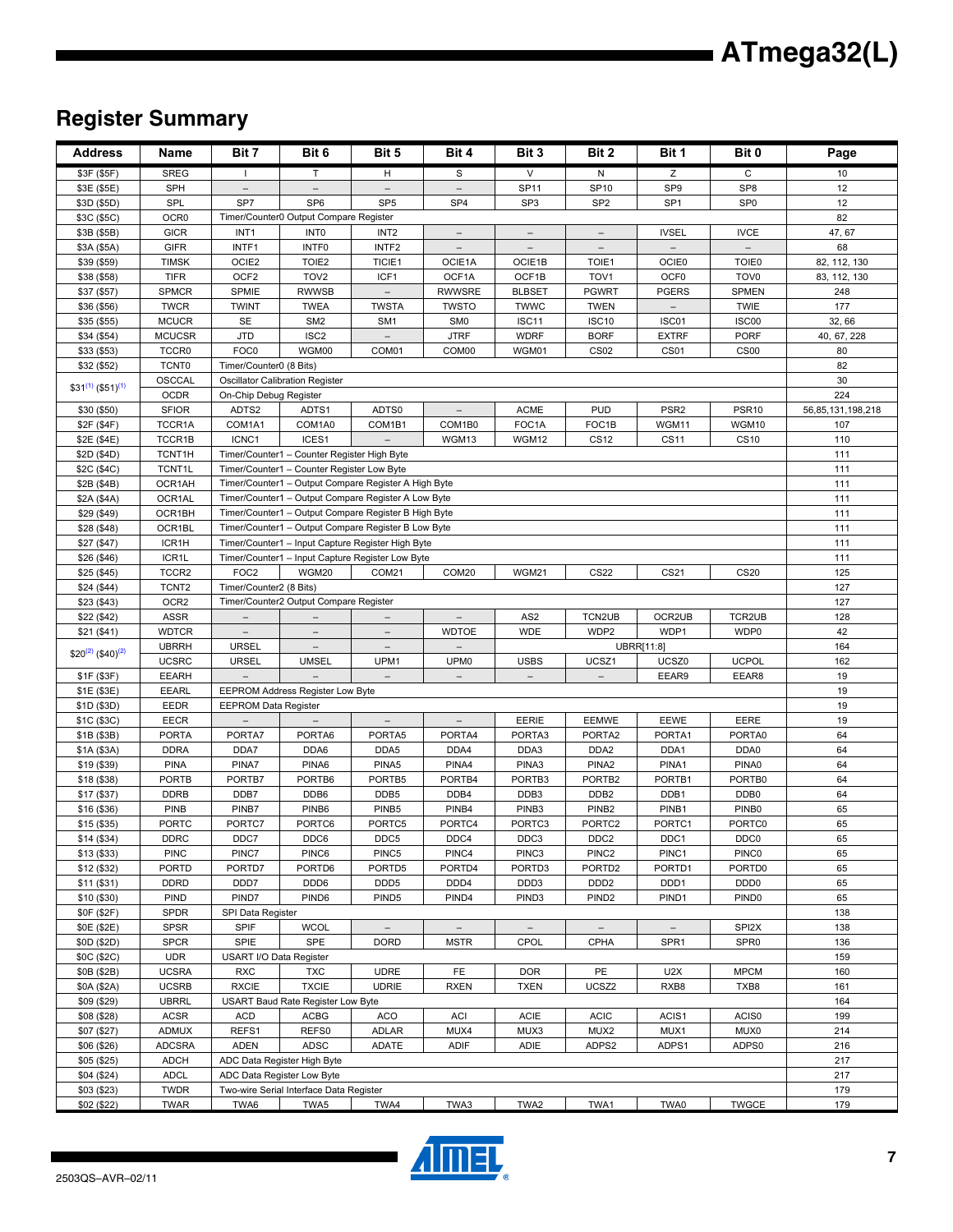| <b>Address</b> | Name        | Bit 7 | Bit 6                                             | Bit 5 | Bit 4 | Bit 3 | Bit 2                    | Bit   | Bit 0 | Page |
|----------------|-------------|-------|---------------------------------------------------|-------|-------|-------|--------------------------|-------|-------|------|
| \$01<br>(\$21) | <b>TWSR</b> | TWS7  | TWS6                                              | TWS5  | TWS4  | TWS3  | $\overline{\phantom{0}}$ | TWPS1 | TWPS0 | 178  |
| \$00 (\$20)    | <b>TWBR</b> |       | I Interface Bit Rate Register<br>wo-wire Serial I |       |       |       |                          |       | 177   |      |

Notes: 1. When the OCDEN Fuse is unprogrammed, the OSCCAL Register is always accessed on this address. Refer to the debugger specific documentation for details on how to use the OCDR Register.

2. Refer to the USART description for details on how to access UBRRH and UCSRC.

3. For compatibility with future devices, reserved bits should be written to zero if accessed. Reserved I/O memory addresses should never be written.

4. Some of the Status Flags are cleared by writing a logical one to them. Note that the CBI and SBI instructions will operate on all bits in the I/O Register, writing a one back into any flag read as set, thus clearing the flag. The CBI and SBI instructions work with registers \$00 to \$1F only.

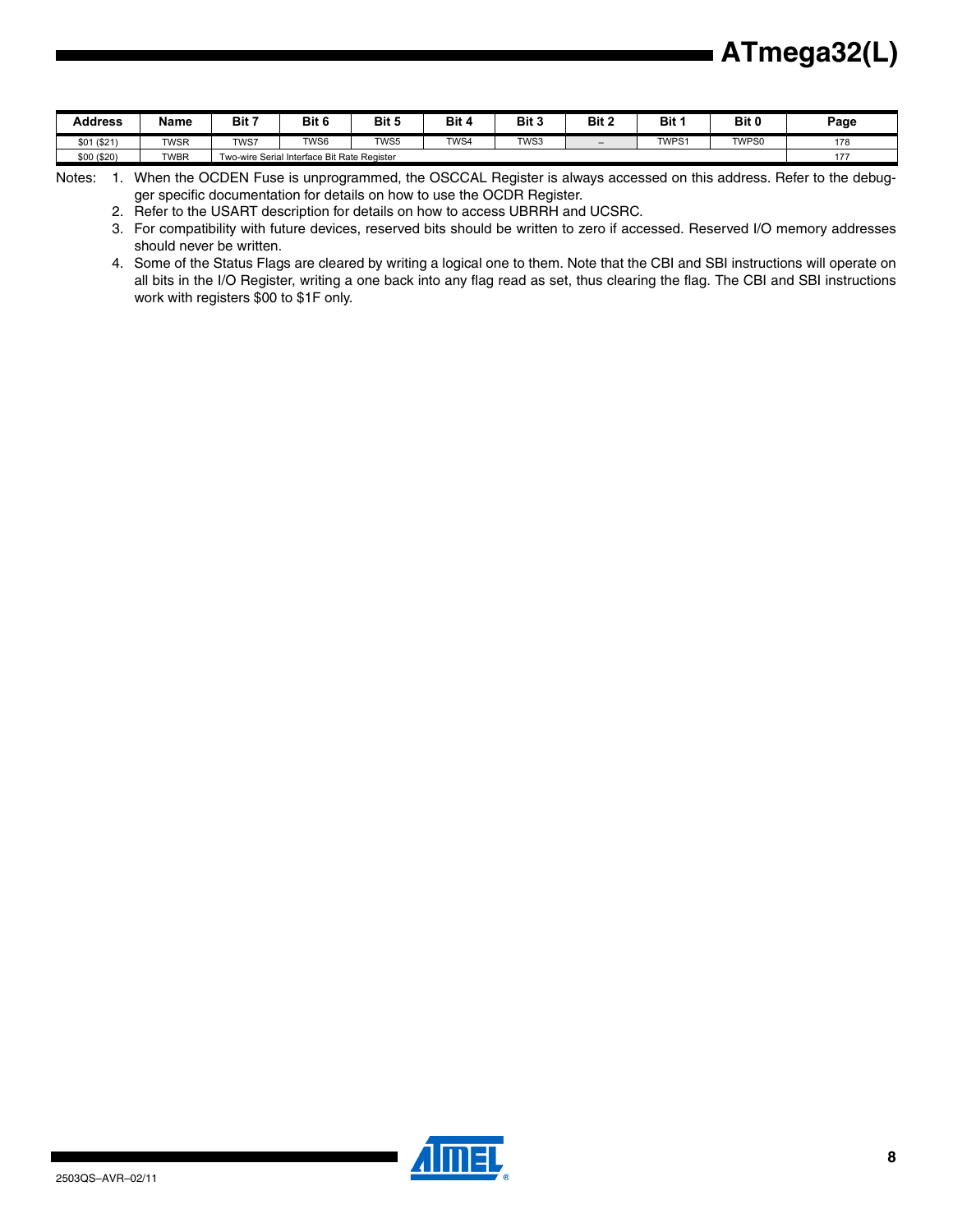## **Instruction Set Summary**

| <b>Mnemonics</b>           | <b>Operands</b>                          | <b>Description</b>                          | Operation                                            | <b>Flags</b>  | #Clocks        |
|----------------------------|------------------------------------------|---------------------------------------------|------------------------------------------------------|---------------|----------------|
|                            | <b>ARITHMETIC AND LOGIC INSTRUCTIONS</b> |                                             |                                                      |               |                |
| <b>ADD</b>                 | Rd, Rr                                   | Add two Registers                           | $Rd \leftarrow Rd + Rr$                              | Z, C, N, V, H | $\mathbf{1}$   |
| <b>ADC</b>                 | Rd, Rr                                   | Add with Carry two Registers                | $Rd \leftarrow Rd + Rr + C$                          | Z, C, N, V, H | $\mathbf{1}$   |
| <b>ADIW</b>                | Rdl,K                                    | Add Immediate to Word                       | $Rdh:Rdl \leftarrow Rdh:Rdl + K$                     | Z, C, N, V, S | $\overline{2}$ |
| <b>SUB</b>                 | Rd, Rr                                   | Subtract two Registers                      | $Rd \leftarrow Rd - Rr$                              | Z, C, N, V, H | $\mathbf{1}$   |
| <b>SUBI</b>                | Rd, K                                    | Subtract Constant from Register             | $Rd \leftarrow Rd - K$                               | Z, C, N, V, H | $\mathbf{1}$   |
| <b>SBC</b>                 | Rd, Rr                                   | Subtract with Carry two Registers           | $Rd \leftarrow Rd - Rr - C$                          | Z, C, N, V, H | $\mathbf{1}$   |
| <b>SBCI</b>                | Rd, K                                    | Subtract with Carry Constant from Reg.      | $Rd \leftarrow Rd - K - C$                           | Z, C, N, V, H | $\mathbf{1}$   |
| <b>SBIW</b>                | Rdl,K                                    | Subtract Immediate from Word                | Rdh:Rdl ← Rdh:Rdl - K                                | Z, C, N, V, S | $\overline{2}$ |
| <b>AND</b>                 | Rd, Rr                                   | Logical AND Registers                       | $Rd \leftarrow Rd \bullet Rr$                        | Z, N, V       | $\mathbf{1}$   |
| <b>ANDI</b>                | Rd, K                                    | Logical AND Register and Constant           | $Rd \leftarrow Rd \bullet K$                         | Z, N, V       | $\mathbf{1}$   |
| OR                         | Rd, Rr                                   | Logical OR Registers                        | $Rd \leftarrow Rd$ v $Rr$                            | Z, N, V       | 1              |
| ORI                        | Rd, K                                    | Logical OR Register and Constant            | $Rd \leftarrow Rd \vee K$                            | Z, N, V       | $\mathbf{1}$   |
| <b>EOR</b>                 | Rd, Rr                                   | <b>Exclusive OR Registers</b>               | $Rd \leftarrow Rd \oplus Rr$                         | Z, N, V       | $\mathbf{1}$   |
| <b>COM</b>                 | Rd                                       | One's Complement                            | $Rd \leftarrow$ \$FF - Rd                            | Z, C, N, V    | $\mathbf{1}$   |
| <b>NEG</b>                 | Rd                                       | Two's Complement                            | $Rd \leftarrow $00 - Rd$                             | Z, C, N, V, H | $\mathbf{1}$   |
| <b>SBR</b>                 | Rd, K                                    | Set Bit(s) in Register                      | $Rd \leftarrow Rd \vee K$                            | Z, N, V       | $\mathbf{1}$   |
| <b>CBR</b>                 | Rd,K                                     | Clear Bit(s) in Register                    | $Rd \leftarrow Rd \bullet (SFF - K)$                 | Z, N, V       | $\mathbf{1}$   |
| <b>INC</b>                 | Rd                                       | Increment                                   | $Rd \leftarrow Rd + 1$                               | Z, N, V       | $\mathbf{1}$   |
| <b>DEC</b>                 | Rd                                       | Decrement                                   | $Rd \leftarrow Rd - 1$                               | Z, N, V       | $\mathbf{1}$   |
| TST                        | Rd                                       | Test for Zero or Minus                      | $Rd \leftarrow Rd \bullet Rd$                        | Z, N, V       | $\mathbf{1}$   |
| <b>CLR</b>                 | Rd                                       | Clear Register                              | $Rd \leftarrow Rd \oplus Rd$                         | Z, N, V       | $\mathbf{1}$   |
| <b>SER</b>                 | Rd                                       | Set Register                                | $Rd \leftarrow$ SFF                                  | None          | $\mathbf{1}$   |
| <b>MUL</b>                 | Rd, Rr                                   | <b>Multiply Unsigned</b>                    | $R1:R0 \leftarrow Rd \times Rr$                      | Z,C           | $\overline{2}$ |
| <b>MULS</b>                | Rd, Rr                                   | <b>Multiply Signed</b>                      | $R1:R0 \leftarrow Rd \times Rr$                      | Z,C           | $\overline{2}$ |
| <b>MULSU</b>               | Rd, Rr                                   | Multiply Signed with Unsigned               | $R1:R0 \leftarrow Rd \times Rr$                      | Z,C           | $\overline{2}$ |
| <b>FMUL</b>                | Rd, Rr                                   | Fractional Multiply Unsigned                | $R1:R0 \leftarrow (Rd \times Rr) \leq 1$             | Z,C           | $\overline{2}$ |
| <b>FMULS</b>               | Rd, Rr                                   | <b>Fractional Multiply Signed</b>           | $R1:R0 \leftarrow (Rd \times Rr) \leq 1$             | Z, C          | $\mathbf 2$    |
| <b>FMULSU</b>              |                                          | Fractional Multiply Signed with Unsigned    |                                                      | Z,C           | $\overline{2}$ |
| <b>BRANCH INSTRUCTIONS</b> | Rd, Rr                                   |                                             | $R1:R0 \leftarrow (Rd \times Rr) \le 1$              |               |                |
| <b>RJMP</b>                | k                                        | Relative Jump                               | $PC \leftarrow PC + k + 1$                           | None          | $\overline{2}$ |
| <b>IJMP</b>                |                                          |                                             | $PC \leftarrow Z$                                    |               | $\overline{2}$ |
|                            |                                          | Indirect Jump to (Z)                        | $PC \leftarrow k$                                    | None          | 3              |
| <b>JMP</b><br><b>RCALL</b> | k<br>$\mathsf k$                         | Direct Jump                                 | $PC \leftarrow PC + k + 1$                           | None          | 3              |
|                            |                                          | Relative Subroutine Call                    |                                                      | None          | 3              |
| <b>ICALL</b>               |                                          | Indirect Call to (Z)                        | $PC \leftarrow Z$                                    | None          |                |
| CALL<br><b>RET</b>         | k                                        | Direct Subroutine Call<br>Subroutine Return | $PC \leftarrow k$                                    | None          | 4<br>4         |
|                            |                                          |                                             | $PC \leftarrow Stack$                                | None          | 4              |
| <b>RETI</b>                |                                          | Interrupt Return                            | $PC \leftarrow Stack$                                |               |                |
| <b>CPSE</b><br>CP          | Rd, Rr                                   | Compare, Skip if Equal                      | if (Rd = Rr) PC $\leftarrow$ PC + 2 or 3             | None          | 1/2/3          |
|                            | Rd, Rr                                   | Compare                                     | $Rd - Rr$                                            | Z, N, V, C, H | $\mathbf{1}$   |
| CPC                        | Rd, Rr                                   | Compare with Carry                          | $Rd - Rr - C$<br>$Rd - K$                            | Z, N, V, C, H | 1              |
| CPI                        | Rd, K                                    | Compare Register with Immediate             |                                                      | Z, N, V, C, H | $\mathbf{1}$   |
| <b>SBRC</b>                | Rr, b                                    | Skip if Bit in Register Cleared             | if (Rr(b)=0) PC $\leftarrow$ PC + 2 or 3             | None          | 1/2/3          |
| <b>SBRS</b>                | Rr, b                                    | Skip if Bit in Register is Set              | if (Rr(b)=1) PC $\leftarrow$ PC + 2 or 3             | None          | 1/2/3          |
| <b>SBIC</b>                | P, b                                     | Skip if Bit in I/O Register Cleared         | if $(P(b)=0) PC \leftarrow PC + 2$ or 3              | None          | 1/2/3          |
| <b>SBIS</b>                | P, b                                     | Skip if Bit in I/O Register is Set          | if $(P(b)=1) PC \leftarrow PC + 2$ or 3              | None          | 1/2/3          |
| <b>BRBS</b>                | s, k                                     | Branch if Status Flag Set                   | if (SREG(s) = 1) then $PC \leftarrow PC + k + 1$     | None          | $1/2$          |
| <b>BRBC</b>                | s, k                                     | Branch if Status Flag Cleared               | if (SREG(s) = 0) then $PC \leftarrow PC + k + 1$     | None          | $1/2$          |
| <b>BREQ</b>                | $\mathsf k$                              | Branch if Equal                             | if $(Z = 1)$ then PC $\leftarrow$ PC + k + 1         | None          | 1/2            |
| <b>BRNE</b>                | k                                        | Branch if Not Equal                         | if $(Z = 0)$ then PC $\leftarrow$ PC + k + 1         | None          | $1/2$          |
| <b>BRCS</b>                | k                                        | Branch if Carry Set                         | if $(C = 1)$ then $PC \leftarrow PC + k + 1$         | None          | $1/2$          |
| <b>BRCC</b>                | k                                        | Branch if Carry Cleared                     | if $(C = 0)$ then $PC \leftarrow PC + k + 1$         | None          | $1/2$          |
| <b>BRSH</b>                | k                                        | Branch if Same or Higher                    | if $(C = 0)$ then $PC \leftarrow PC + k + 1$         | None          | $1/2$          |
| <b>BRLO</b>                | k                                        | Branch if Lower                             | if $(C = 1)$ then $PC \leftarrow PC + k + 1$         | None          | $1/2$          |
| <b>BRMI</b>                | k                                        | <b>Branch if Minus</b>                      | if (N = 1) then $PC \leftarrow PC + k + 1$           | None          | $1/2$          |
| <b>BRPL</b>                | $\mathsf k$                              | Branch if Plus                              | if (N = 0) then $PC \leftarrow PC + k + 1$           | None          | $1/2$          |
| <b>BRGE</b>                | k                                        | Branch if Greater or Equal, Signed          | if (N $\oplus$ V= 0) then PC $\leftarrow$ PC + k + 1 | None          | $1/2$          |
| <b>BRLT</b>                | k                                        | Branch if Less Than Zero, Signed            | if (N $\oplus$ V= 1) then PC $\leftarrow$ PC + k + 1 | None          | $1/2$          |
| <b>BRHS</b>                | k                                        | Branch if Half Carry Flag Set               | if (H = 1) then $PC \leftarrow PC + k + 1$           | None          | $1/2$          |
| <b>BRHC</b>                | k                                        | Branch if Half Carry Flag Cleared           | if (H = 0) then $PC \leftarrow PC + k + 1$           | None          | $1/2$          |
| <b>BRTS</b>                | k                                        | Branch if T Flag Set                        | if $(T = 1)$ then PC $\leftarrow$ PC + k + 1         | None          | $1/2$          |
| <b>BRTC</b>                | k                                        | Branch if T Flag Cleared                    | if $(T = 0)$ then $PC \leftarrow PC + k + 1$         | None          | $1/2$          |
| <b>BRVS</b>                | k                                        | Branch if Overflow Flag is Set              | if (V = 1) then $PC \leftarrow PC + k + 1$           | None          | $1/2$          |
| <b>BRVC</b>                | $\mathsf{k}$                             | Branch if Overflow Flag is Cleared          | if (V = 0) then $PC \leftarrow PC + k + 1$           | None          | 1/2            |

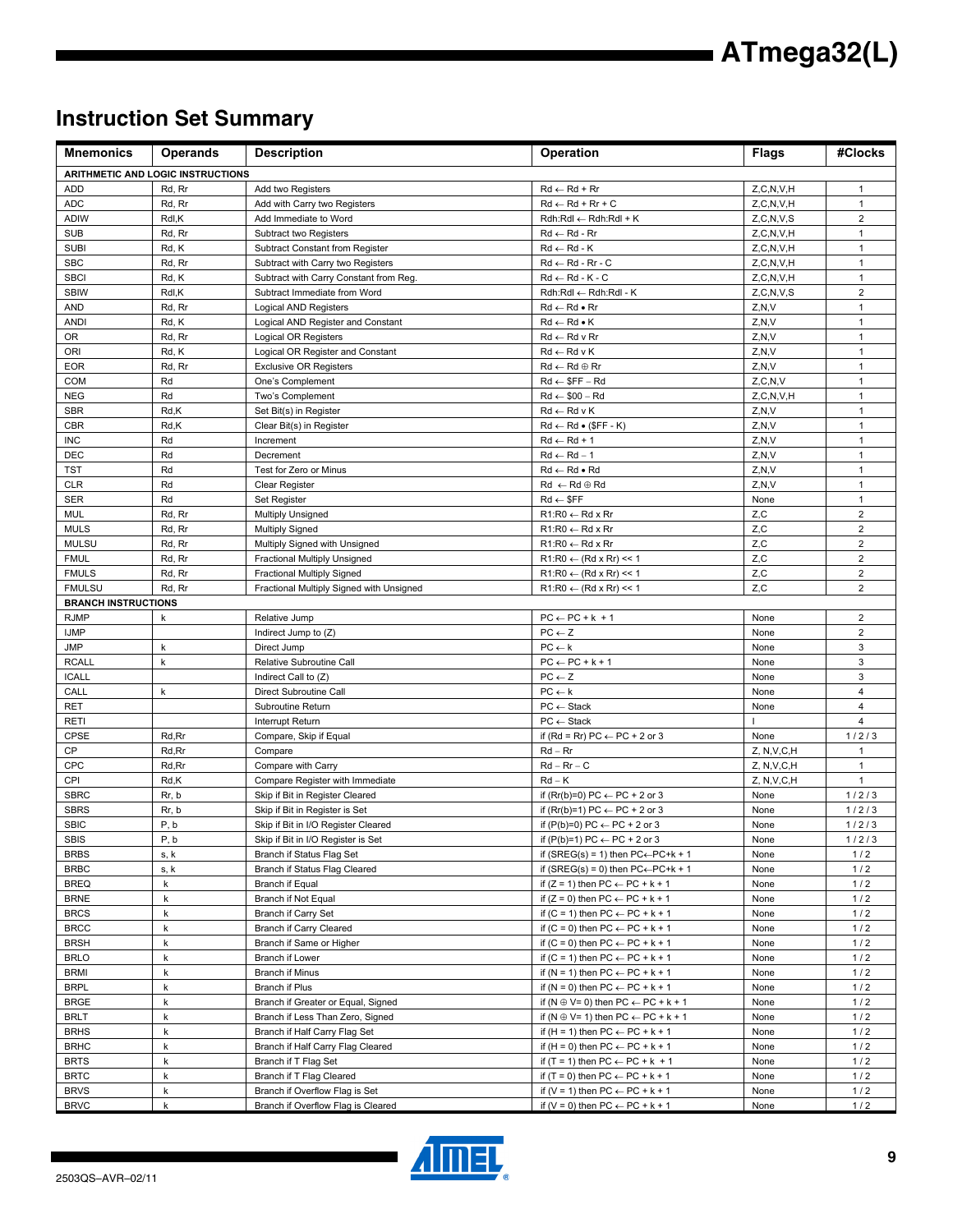| <b>Mnemonics</b>                  | <b>Operands</b>   | <b>Description</b>                                          | Operation                                                                                              | <b>Flags</b>                | #Clocks                          |
|-----------------------------------|-------------------|-------------------------------------------------------------|--------------------------------------------------------------------------------------------------------|-----------------------------|----------------------------------|
| <b>BRIE</b>                       | k                 | Branch if Interrupt Enabled                                 | if ( $1 = 1$ ) then $PC \leftarrow PC + k + 1$                                                         | None                        | $1/2$                            |
| <b>BRID</b>                       | k                 | Branch if Interrupt Disabled                                | if ( $1 = 0$ ) then $PC \leftarrow PC + k + 1$                                                         | None                        | 1/2                              |
| <b>DATA TRANSFER INSTRUCTIONS</b> |                   |                                                             |                                                                                                        |                             |                                  |
| MOV                               | Rd, Rr            | Move Between Registers                                      | $Rd \leftarrow Rr$                                                                                     | None                        | $\mathbf{1}$                     |
| <b>MOVW</b>                       | Rd, Rr            | Copy Register Word                                          | Rd+1:Rd ← Rr+1:Rr                                                                                      | None                        | $\mathbf{1}$                     |
| LDI                               | Rd, K             | Load Immediate                                              | $Rd \leftarrow K$                                                                                      | None                        | $\mathbf{1}$                     |
| LD<br>LD                          | Rd, X<br>$Rd, X+$ | Load Indirect<br>Load Indirect and Post-Inc.                | $Rd \leftarrow (X)$<br>$Rd \leftarrow (X), X \leftarrow X + 1$                                         | None<br>None                | $\overline{2}$<br>$\overline{2}$ |
| LD                                | <b>Rd, - X</b>    | Load Indirect and Pre-Dec.                                  | $X \leftarrow X - 1$ , Rd $\leftarrow (X)$                                                             | None                        | $\overline{2}$                   |
| LD                                | Rd, Y             | Load Indirect                                               | $Rd \leftarrow (Y)$                                                                                    | None                        | $\overline{2}$                   |
| LD                                | Rd, Y+            | Load Indirect and Post-Inc.                                 | $Rd \leftarrow (Y), Y \leftarrow Y + 1$                                                                | None                        | $\overline{2}$                   |
| LD                                | <b>Rd, - Y</b>    | Load Indirect and Pre-Dec.                                  | $Y \leftarrow Y - 1$ , Rd $\leftarrow (Y)$                                                             | None                        | $\overline{2}$                   |
| <b>LDD</b>                        | Rd, Y+q           | Load Indirect with Displacement                             | $Rd \leftarrow (Y + q)$                                                                                | None                        | $\overline{2}$                   |
| LD                                | Rd, Z             | Load Indirect                                               | $Rd \leftarrow (Z)$                                                                                    | None                        | $\overline{2}$                   |
| LD                                | $Rd, Z+$          | Load Indirect and Post-Inc.                                 | $Rd \leftarrow (Z), Z \leftarrow Z+1$                                                                  | None                        | $\overline{2}$                   |
| LD                                | $Rd, -Z$          | Load Indirect and Pre-Dec.                                  | $Z \leftarrow Z - 1$ , Rd $\leftarrow (Z)$                                                             | None                        | $\mathbf 2$                      |
| <b>LDD</b>                        | $Rd, Z+q$         | Load Indirect with Displacement                             | $Rd \leftarrow (Z + q)$                                                                                | None                        | $\overline{2}$                   |
| <b>LDS</b>                        | Rd, k             | Load Direct from SRAM                                       | $Rd \leftarrow (k)$                                                                                    | None                        | $\overline{\mathbf{c}}$          |
| ST                                | X, Rr             | Store Indirect                                              | $(X) \leftarrow Rr$                                                                                    | None                        | $\overline{2}$                   |
| <b>ST</b>                         | $X^+$ , Rr        | Store Indirect and Post-Inc.<br>Store Indirect and Pre-Dec. | $(X) \leftarrow \mathsf{Rr}, X \leftarrow X + 1$                                                       | None                        | $\overline{2}$<br>$\overline{2}$ |
| ST<br><b>ST</b>                   | - X, Rr<br>Y, Rr  | Store Indirect                                              | $X \leftarrow X - 1$ , $(X) \leftarrow Rr$<br>$(Y) \leftarrow Rr$                                      | None<br>None                | $\overline{2}$                   |
| ST                                | $Y+$ , Rr         | Store Indirect and Post-Inc.                                | $(Y) \leftarrow \mathsf{R}r, Y \leftarrow Y + 1$                                                       | None                        | $\overline{2}$                   |
| ST                                | - Y, Rr           | Store Indirect and Pre-Dec.                                 | $Y \leftarrow Y - 1$ , $(Y) \leftarrow Rr$                                                             | None                        | $\overline{2}$                   |
| <b>STD</b>                        | $Y+q, Rr$         | Store Indirect with Displacement                            | $(Y + q) \leftarrow Rr$                                                                                | None                        | $\overline{2}$                   |
| ST                                | Z, Rr             | Store Indirect                                              | $(Z) \leftarrow Rr$                                                                                    | None                        | $\overline{2}$                   |
| ST                                | $Z+$ , Rr         | Store Indirect and Post-Inc.                                | $(Z) \leftarrow \mathsf{Rr}, Z \leftarrow Z + 1$                                                       | None                        | $\overline{2}$                   |
| <b>ST</b>                         | $-Z$ , Rr         | Store Indirect and Pre-Dec.                                 | $Z \leftarrow Z - 1$ , $(Z) \leftarrow Rr$                                                             | None                        | $\mathbf 2$                      |
| <b>STD</b>                        | $Z+q, Rr$         | Store Indirect with Displacement                            | $(Z + q) \leftarrow Rr$                                                                                | None                        | $\overline{2}$                   |
| <b>STS</b>                        | k, Rr             | Store Direct to SRAM                                        | $(k) \leftarrow Rr$                                                                                    | None                        | $\overline{\mathbf{c}}$          |
| LPM                               |                   | Load Program Memory                                         | $R0 \leftarrow (Z)$                                                                                    | None                        | 3                                |
| <b>LPM</b>                        | Rd, Z             | Load Program Memory                                         | $Rd \leftarrow (Z)$                                                                                    | None                        | 3                                |
| <b>LPM</b>                        | $Rd, Z+$          | Load Program Memory and Post-Inc                            | $Rd \leftarrow (Z), Z \leftarrow Z+1$                                                                  | None                        | 3                                |
| <b>SPM</b><br>IN                  | Rd, P             | Store Program Memory<br>In Port                             | $(Z) \leftarrow R1:R0$<br>$Rd \leftarrow P$                                                            | None<br>None                | $\mathbf{1}$                     |
| OUT                               | P, Rr             | Out Port                                                    | $P \leftarrow Rr$                                                                                      | None                        | 1                                |
| <b>PUSH</b>                       | Rr                | Push Register on Stack                                      | $State \leftarrow Rr$                                                                                  | None                        | $\overline{2}$                   |
| <b>POP</b>                        | Rd                | Pop Register from Stack                                     | $Rd \leftarrow$ Stack                                                                                  | None                        | $\overline{2}$                   |
| BIT AND BIT-TEST INSTRUCTIONS     |                   |                                                             |                                                                                                        |                             |                                  |
| <b>SBI</b>                        | P,b               | Set Bit in I/O Register                                     | $I/O(P,b) \leftarrow 1$                                                                                | None                        | $\overline{2}$                   |
| CBI                               | P,b               | Clear Bit in I/O Register                                   | $I/O(P,b) \leftarrow 0$                                                                                | None                        | $\overline{2}$                   |
| <b>LSL</b>                        | Rd                | Logical Shift Left                                          | $Rd(n+1) \leftarrow Rd(n), Rd(0) \leftarrow 0$                                                         | Z, C, N, V                  | $\mathbf{1}$                     |
| LSR                               | Rd                | Logical Shift Right                                         | $Rd(n) \leftarrow Rd(n+1), Rd(7) \leftarrow 0$                                                         | Z, C, N, V                  | $\mathbf{1}$                     |
| <b>ROL</b>                        | Rd                | Rotate Left Through Carry                                   | $Rd(0) \leftarrow C, Rd(n+1) \leftarrow Rd(n), C \leftarrow Rd(7)$                                     | Z, C, N, V                  | $\mathbf{1}$                     |
| <b>ROR</b><br>ASR                 | Rd<br>Rd          | Rotate Right Through Carry<br>Arithmetic Shift Right        | $Rd(7) \leftarrow C, Rd(n) \leftarrow Rd(n+1), C \leftarrow Rd(0)$<br>$Rd(n) \leftarrow Rd(n+1), n=06$ | Z, C, N, V<br>Z, C, N, V    | 1<br>$\mathbf{1}$                |
| <b>SWAP</b>                       | Rd                | Swap Nibbles                                                | $Rd(3.0) \leftarrow Rd(7.4), Rd(7.4) \leftarrow Rd(3.0)$                                               | None                        | $\mathbf{1}$                     |
| <b>BSET</b>                       | $\mathbf s$       | Flag Set                                                    | $SREG(s) \leftarrow 1$                                                                                 | SREG(s)                     | 1                                |
| <b>BCLR</b>                       | $\mathbf s$       | Flag Clear                                                  | $SREG(s) \leftarrow 0$                                                                                 | SREG(s)                     | $\mathbf{1}$                     |
| <b>BST</b>                        | Rr, b             | Bit Store from Register to T                                | $T \leftarrow Rr(b)$                                                                                   | T.                          | $\mathbf{1}$                     |
| <b>BLD</b>                        | Rd, b             | Bit load from T to Register                                 | $Rd(b) \leftarrow T$                                                                                   | None                        | $\mathbf{1}$                     |
| SEC                               |                   | Set Carry                                                   | $C \leftarrow 1$                                                                                       | $\mathsf C$                 | $\mathbf{1}$                     |
| CLC                               |                   | Clear Carry                                                 | $C \leftarrow 0$                                                                                       | $\mathsf{C}$                | $\mathbf{1}$                     |
| <b>SEN</b>                        |                   | Set Negative Flag                                           | $N \leftarrow 1$                                                                                       | ${\sf N}$                   | $\mathbf{1}$                     |
| <b>CLN</b>                        |                   | Clear Negative Flag                                         | $N \leftarrow 0$                                                                                       | ${\sf N}$                   | $\mathbf{1}$                     |
| SEZ                               |                   | Set Zero Flag                                               | $Z \leftarrow 1$                                                                                       | Z                           | $\mathbf{1}$                     |
| CLZ                               |                   | Clear Zero Flag<br>Global Interrupt Enable                  | $Z \leftarrow 0$                                                                                       | $\mathsf Z$<br>$\mathbf{I}$ | $\mathbf{1}$<br>$\mathbf{1}$     |
| SEI<br><b>CLI</b>                 |                   | Global Interrupt Disable                                    | $l \leftarrow 1$<br>$0 \rightarrow 1$                                                                  | $\mathbf{I}$                | $\mathbf{1}$                     |
| <b>SES</b>                        |                   | Set Signed Test Flag                                        | $S \leftarrow 1$                                                                                       | $\mathbf S$                 | 1                                |
| CLS                               |                   | Clear Signed Test Flag                                      | $S \leftarrow 0$                                                                                       | $\mathbf S$                 | $\mathbf{1}$                     |
| SEV                               |                   | Set Twos Complement Overflow.                               | $V \leftarrow 1$                                                                                       | $\vee$                      | $\mathbf{1}$                     |
| <b>CLV</b>                        |                   | Clear Twos Complement Overflow                              | $V \leftarrow 0$                                                                                       | $\vee$                      | 1                                |
| <b>SET</b>                        |                   | Set T in SREG                                               | $T \leftarrow 1$                                                                                       | T                           | 1                                |
| <b>CLT</b>                        |                   | Clear T in SREG                                             | $0 \rightarrow T$                                                                                      | T                           | 1                                |
| SEH                               |                   | Set Half Carry Flag in SREG                                 | $H \leftarrow 1$                                                                                       | н                           | $\mathbf{1}$                     |

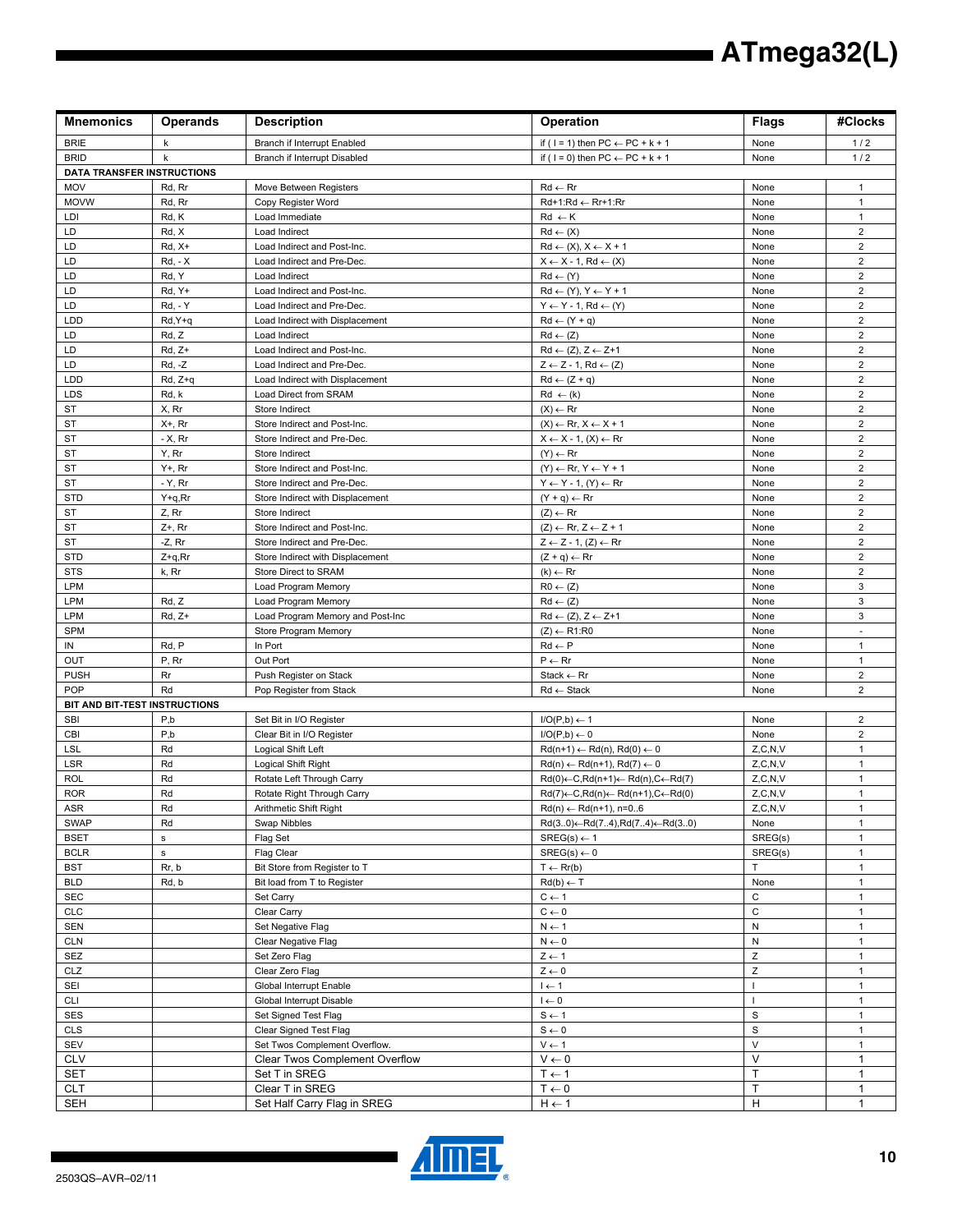| <b>Mnemonics</b>                | <b>Operands</b> | <b>Description</b>            | Operation                                | <b>Flags</b> | #Clocks |
|---------------------------------|-----------------|-------------------------------|------------------------------------------|--------------|---------|
| <b>CLH</b>                      |                 | Clear Half Carry Flag in SREG | $H \leftarrow 0$                         |              |         |
| <b>MCU CONTROL INSTRUCTIONS</b> |                 |                               |                                          |              |         |
| NOP                             |                 | No Operation                  |                                          | None         |         |
| <b>SLEEP</b>                    |                 | Sleep                         | (see specific descr. for Sleep function) | None         |         |
| <b>WDR</b>                      |                 | Watchdog Reset                | (see specific descr. for WDR/timer)      | None         |         |
| <b>BREAK</b>                    |                 | <b>Break</b>                  | For On-Chip Debug Only                   | None         | N/A     |

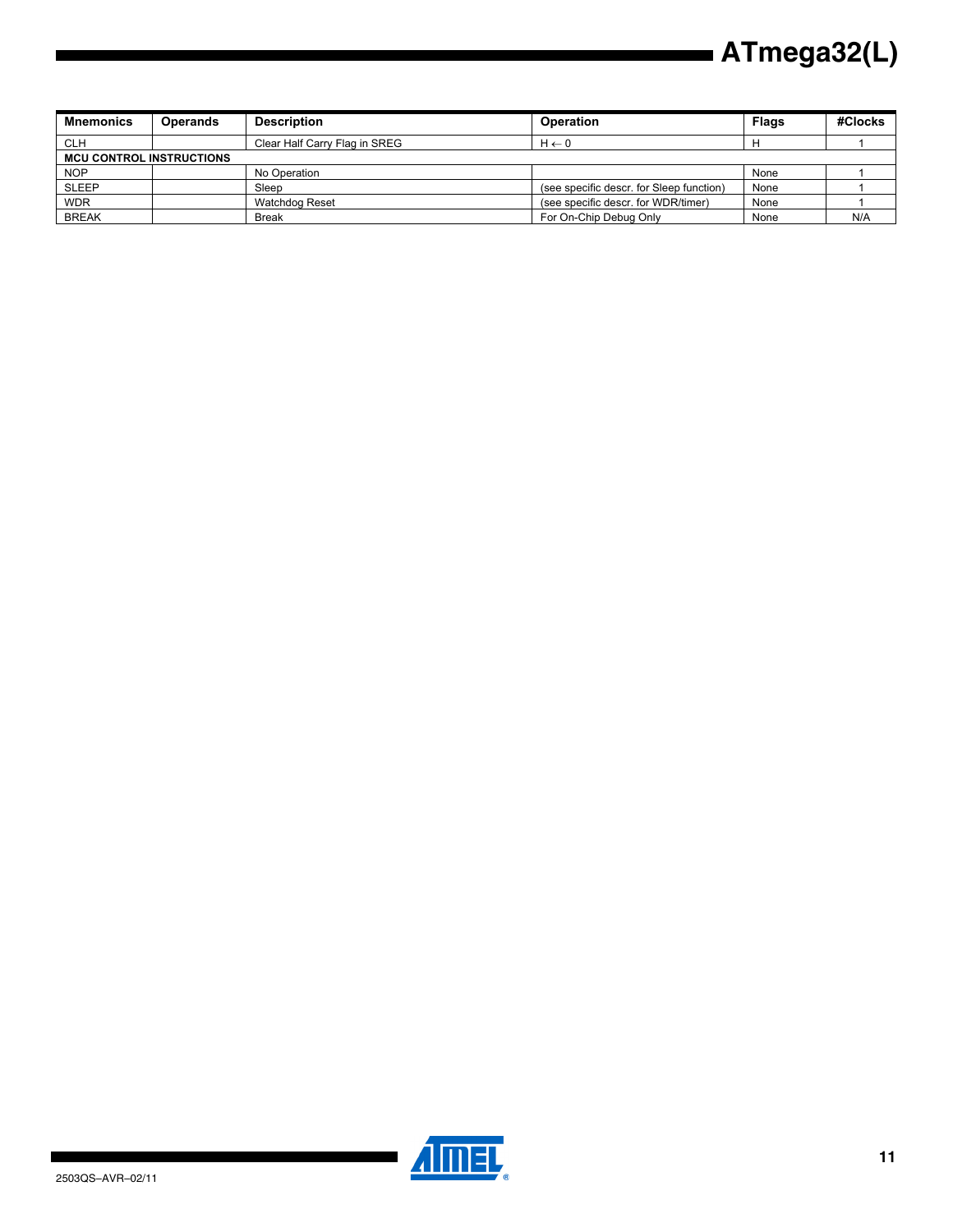### **Ordering Information**

| Speed (MHz) | <b>Power Supply</b> | Ordering Code <sup>(2)</sup>                                                                                      | Package $(1)$                      | <b>Operational Range</b> |
|-------------|---------------------|-------------------------------------------------------------------------------------------------------------------|------------------------------------|--------------------------|
| 8           | $2.7V - 5.5V$       | ATmega32L-8AU<br>ATmega32L-8AUR <sup>(3)</sup><br>ATmega32L-8PU<br>ATmega32L-8MU<br>ATmega32L-8MUR <sup>(3)</sup> | 44A<br>44A<br>40P6<br>44M1<br>44M1 | Industrial               |
| 16          | $4.5V - 5.5V$       | ATmega32-16AU<br>$AT$ mega32-16AUR $^{(3)}$<br>ATmega32-16PU<br>ATmega32-16MU<br>ATmega32-16MUR <sup>(3)</sup>    | 44A<br>44A<br>40P6<br>44M1<br>44M1 | (-40°C to 85°C).         |

Notes: 1. This device can also be supplied in wafer form. Please contact your local Atmel sales office for detailed ordering information and minimum quantities.

2. Pb-free packaging complies to the European Directive for Restriction of Hazardous Substances (RoHS directive). Also Halide free and fully Green.

3. Tape & Reel

| Package Type |                                                                                      |  |
|--------------|--------------------------------------------------------------------------------------|--|
| 44 A         | 44-lead, $10 \times 10 \times 1.0$ mm, Thin Profile Plastic Quad Flat Package (TQFP) |  |
| 40P6         | 40-pin, 0.600" Wide, Plastic Dual Inline Package (PDIP)                              |  |
| 44M1         | 44-pad, 7 x 7 x 1.0mm, Quad Flat No-Lead/Micro Lead Frame Package (QFN/MLF)          |  |

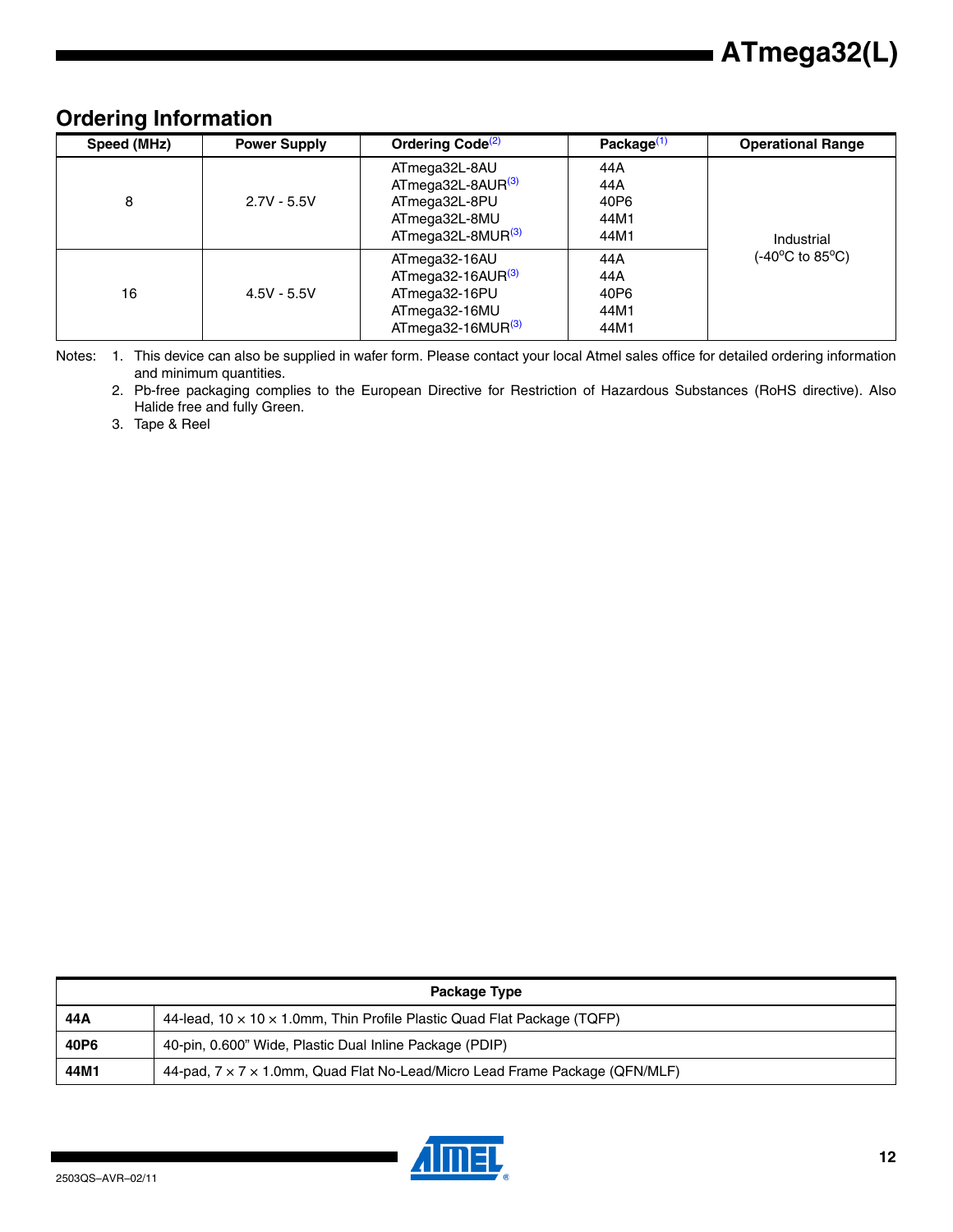### **Packaging Information**

### **44A**



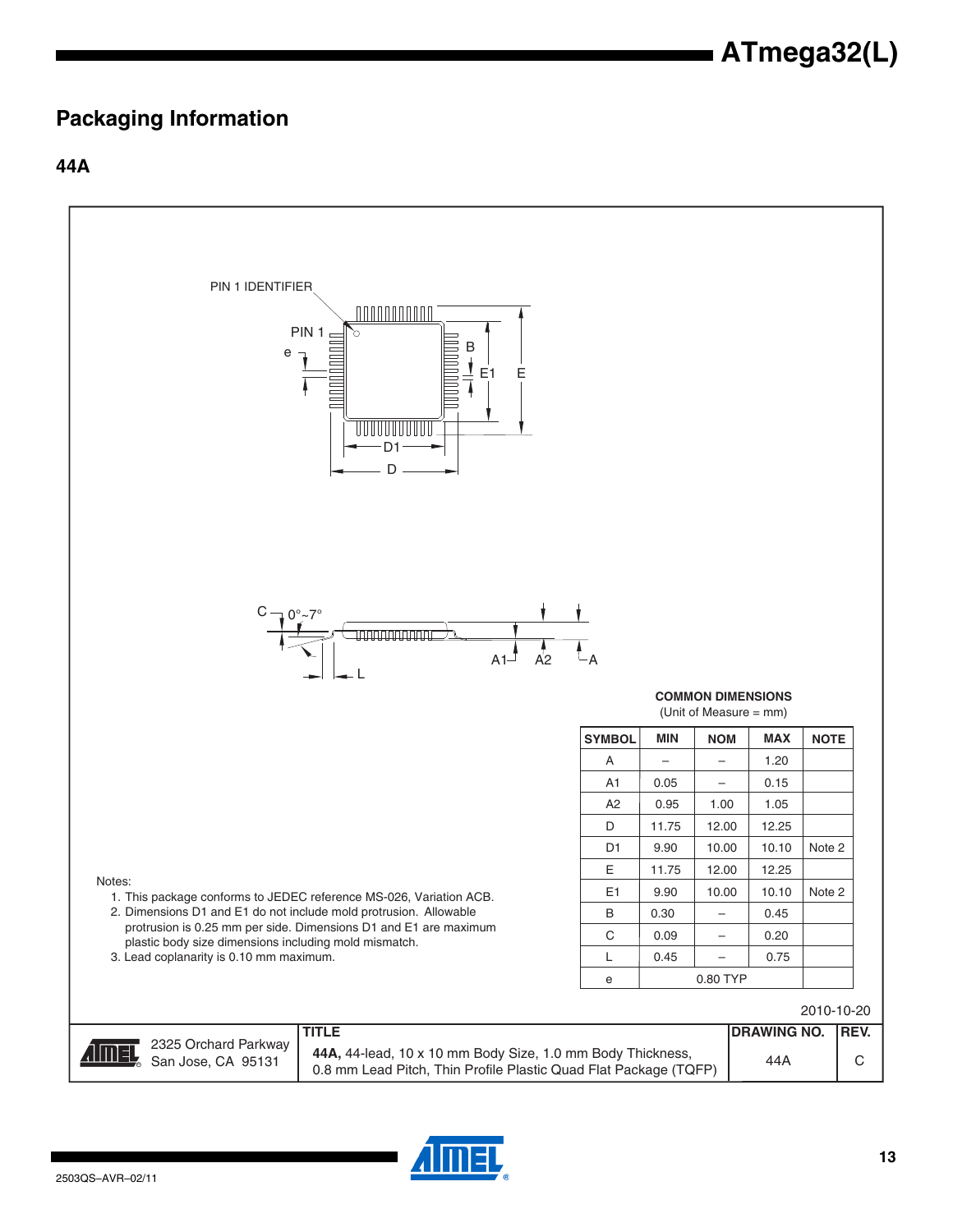### **40P6**



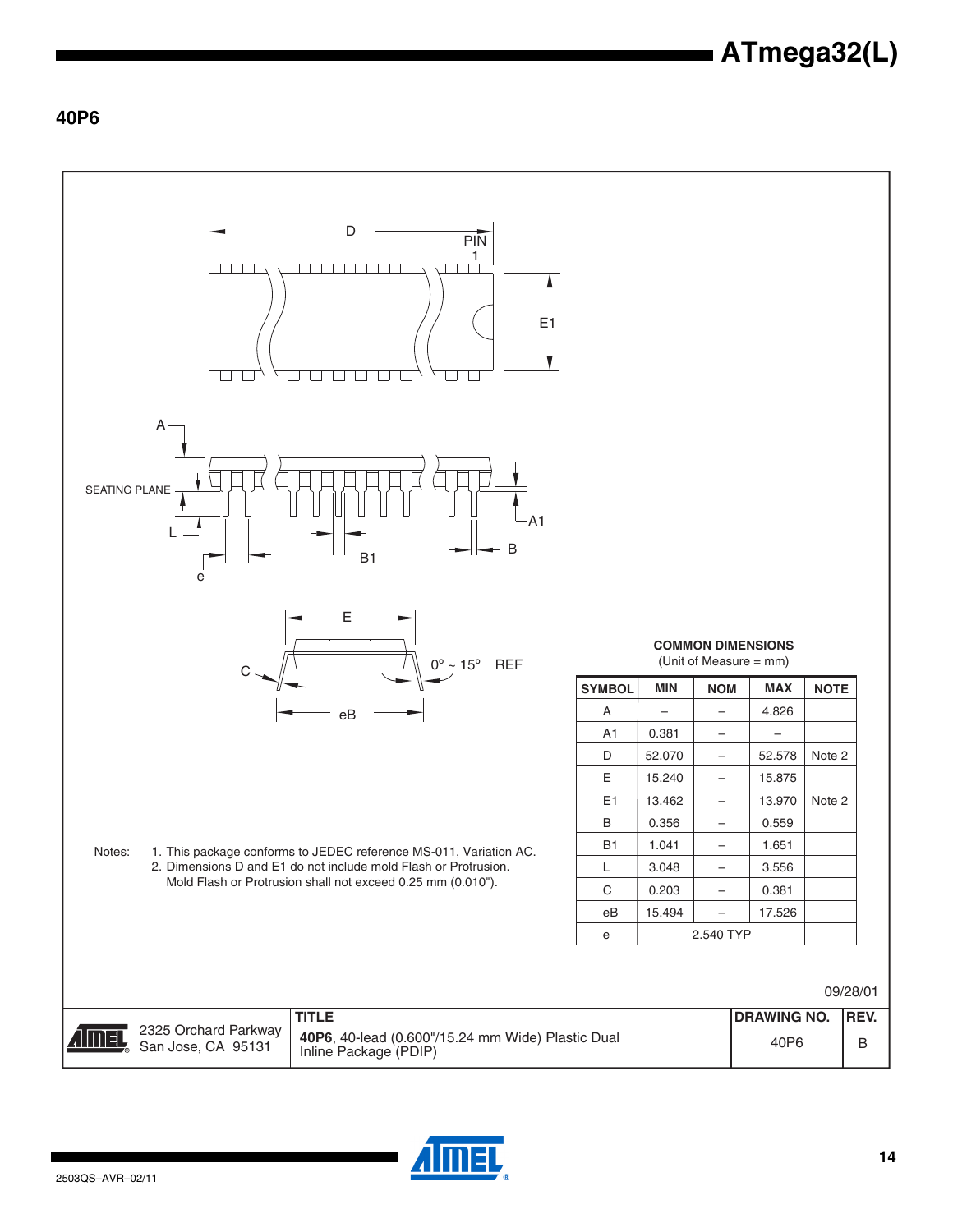### **44M1**



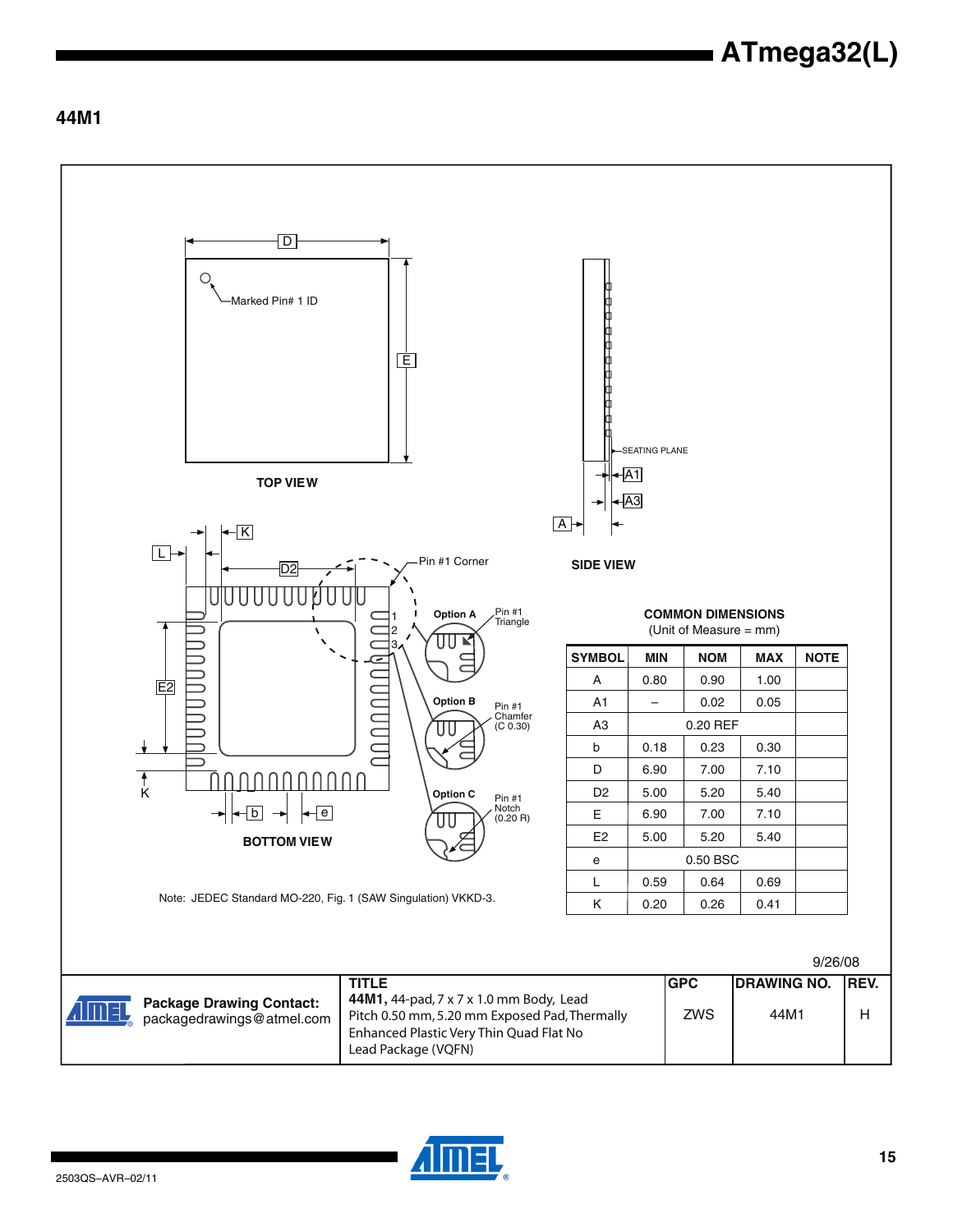### **Errata**

| ATmega32, rev. A<br>to F | • First Analog Comparator conversion may be delayed<br>• Interrupts may be lost when writing the timer registers in the asynchronous timer<br>• IDCODE masks data from TDI input<br>• Reading EEPROM by using ST or STS to set EERE bit triggers unexpected interrupt request. |
|--------------------------|--------------------------------------------------------------------------------------------------------------------------------------------------------------------------------------------------------------------------------------------------------------------------------|
|                          | 1. First Analog Comparator conversion may be delayed                                                                                                                                                                                                                           |
|                          | If the device is powered by a slow rising $V_{CC}$ , the first Analog Comparator conversion will<br>take longer than expected on some devices.                                                                                                                                 |
|                          | <b>Problem Fix/Workaround</b>                                                                                                                                                                                                                                                  |
|                          | When the device has been powered or reset, disable then enable the Analog Comparator<br>before the first conversion.                                                                                                                                                           |
|                          | 2. Interrupts may be lost when writing the timer registers in the asynchronous timer                                                                                                                                                                                           |
|                          | The interrupt will be lost if a timer register that is synchronous timer clock is written when the<br>asynchronous Timer/Counter register (TCNTx) is 0x00.                                                                                                                     |
|                          | <b>Problem Fix/Workaround</b>                                                                                                                                                                                                                                                  |
|                          | Always check that the asynchronous Timer/Counter register neither have the value 0xFF nor<br>0x00 before writing to the asynchronous Timer Control Register (TCCRx), asynchronous-                                                                                             |

#### **3. IDCODE masks data from TDI input**

The JTAG instruction IDCODE is not working correctly. Data to succeeding devices are replaced by all-ones during Update-DR.

Timer Counter Register (TCNTx), or asynchronous Output Compare Register (OCRx).

#### **Problem Fix / Workaround**

- If ATmega32 is the only device in the scan chain, the problem is not visible.
- Select the Device ID Register of the ATmega32 by issuing the IDCODE instruction or by entering the Test-Logic-Reset state of the TAP controller to read out the contents of its Device ID Register and possibly data from succeeding devices of the scan chain. Issue the BYPASS instruction to the ATmega32 while reading the Device ID Registers of preceding devices of the boundary scan chain.
- If the Device IDs of all devices in the boundary scan chain must be captured simultaneously, the ATmega32 must be the fist device in the chain.

#### **4. Reading EEPROM by using ST or STS to set EERE bit triggers unexpected interrupt request.**

Reading EEPROM by using the ST or STS command to set the EERE bit in the EECR register triggers an unexpected EEPROM interrupt request.

#### **Problem Fix / Workaround**

Always use OUT or SBI to set EERE in EECR.

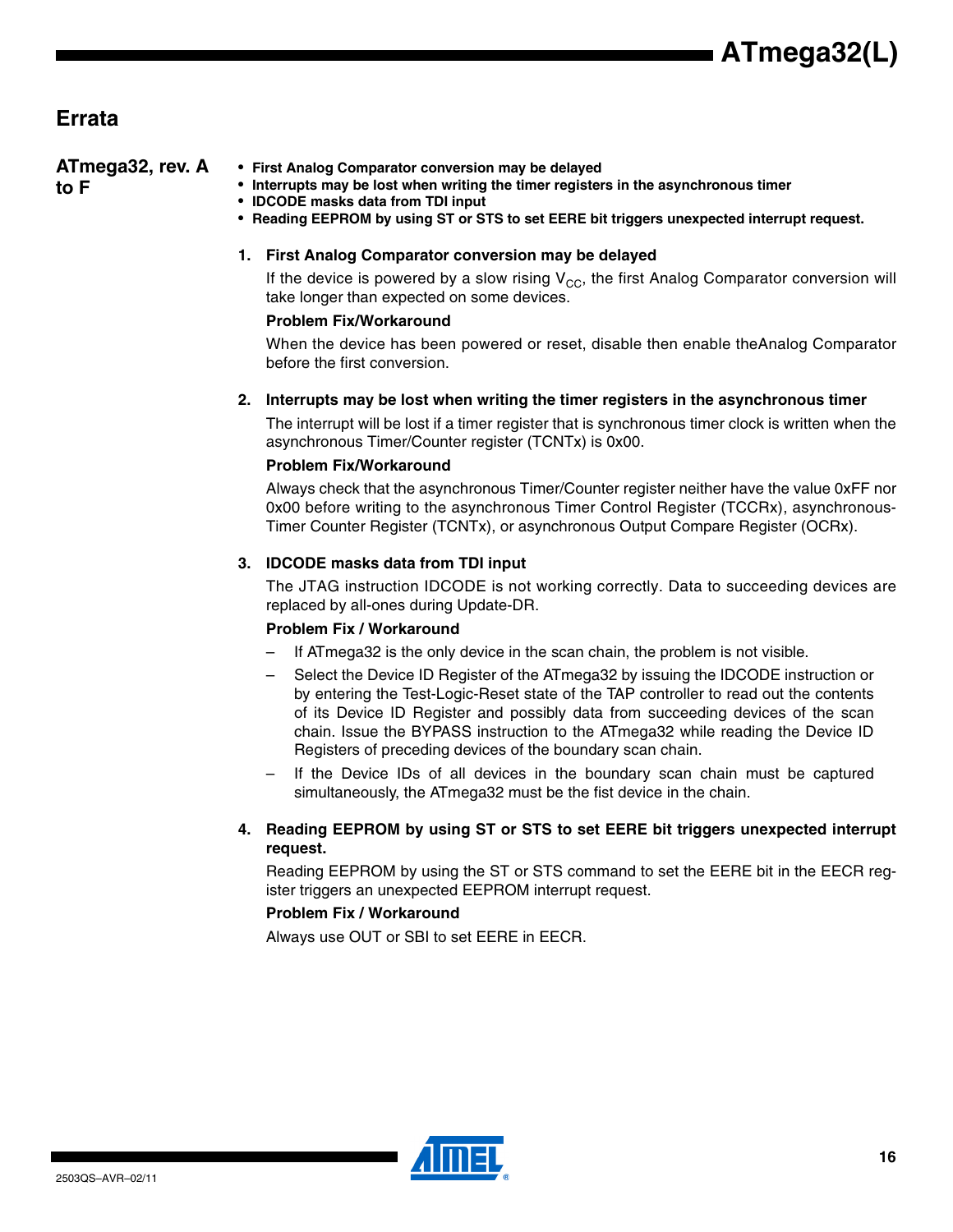| <b>Datasheet</b><br><b>Revision</b><br><b>History</b>             | Please note that the referring page numbers in this section are referred to this document. The<br>referring revision in this section are referring to the document revision.                                                                                       |
|-------------------------------------------------------------------|--------------------------------------------------------------------------------------------------------------------------------------------------------------------------------------------------------------------------------------------------------------------|
| <b>Changes from Rev.</b><br>2503P-07/09 to<br>Rev. 2503Q-02/11    | 1. Updated "Packaging Information" on page 333, by replacing the package 44A by a<br>correct one.<br>2. Updated the datasheet according to the Atmel new Brand Style Guide.<br>3. Updated "Ordering Information" on page 332 to include Tape & Reel devices.       |
| <b>Changes from Rev.</b><br>2503O-07/09 to<br>Rev. 2503P-07/10    | 1. Inserted Note in "Performing Page Erase by SPM" on page 251.<br>2. Note 6 and Note 7 in Table 119 on page 290 have been removed.<br>3. Updated "Performing Page Erase by SPM" on page 251.                                                                      |
| <b>Changes from Rev.</b><br>2503N-06/08 to<br>Rev.<br>25030-07/09 | 1. Updated "Errata" on page 336.<br>2. Updated the TOC with new template (version 5.10)                                                                                                                                                                            |
| 2503M-05/08 to<br>Rev.<br>2503N-06/08                             | Changes from Rev. 1. Added the note "Not recommended for new designs" on "Features" on page 1.                                                                                                                                                                     |
| <b>Changes from Rev.</b><br>2503L-05/08 to<br>Rev.<br>2503M-05/08 | 1. Updated "Ordering Information" on page 12:<br>- Commercial ordering codes removed.<br>- Non Pb-free package option removed.<br>Removed note from Feature list in "Analog to Digital Converter" on page 201.<br>2.<br>3. Removed note from Table 84 on page 215. |
| <b>Changes from Rev.</b><br>2503K-08/07 to<br>Rev.<br>2503L-05/08 | 1. Updated "Fast PWM Mode" on page 75 in "8-bit Timer/Counter0 with PWM" on page<br>69.<br>- Removed the last section describing how to achieve a frequency with 50% duty<br>cycle waveform output in fast PWM mode.                                               |
| <b>Changes from Rev.</b><br>2503J-10/06 to<br>Rev.<br>2503K-08/07 | Renamed "Input Capture Trigger Source" to "Input Capture Pin Source" on page 94.<br>1.<br>2. Updated "Features" on page 1.<br>3. Added "Data Retention" on page 6.<br>4. Updated "Errata" on page 336.                                                             |

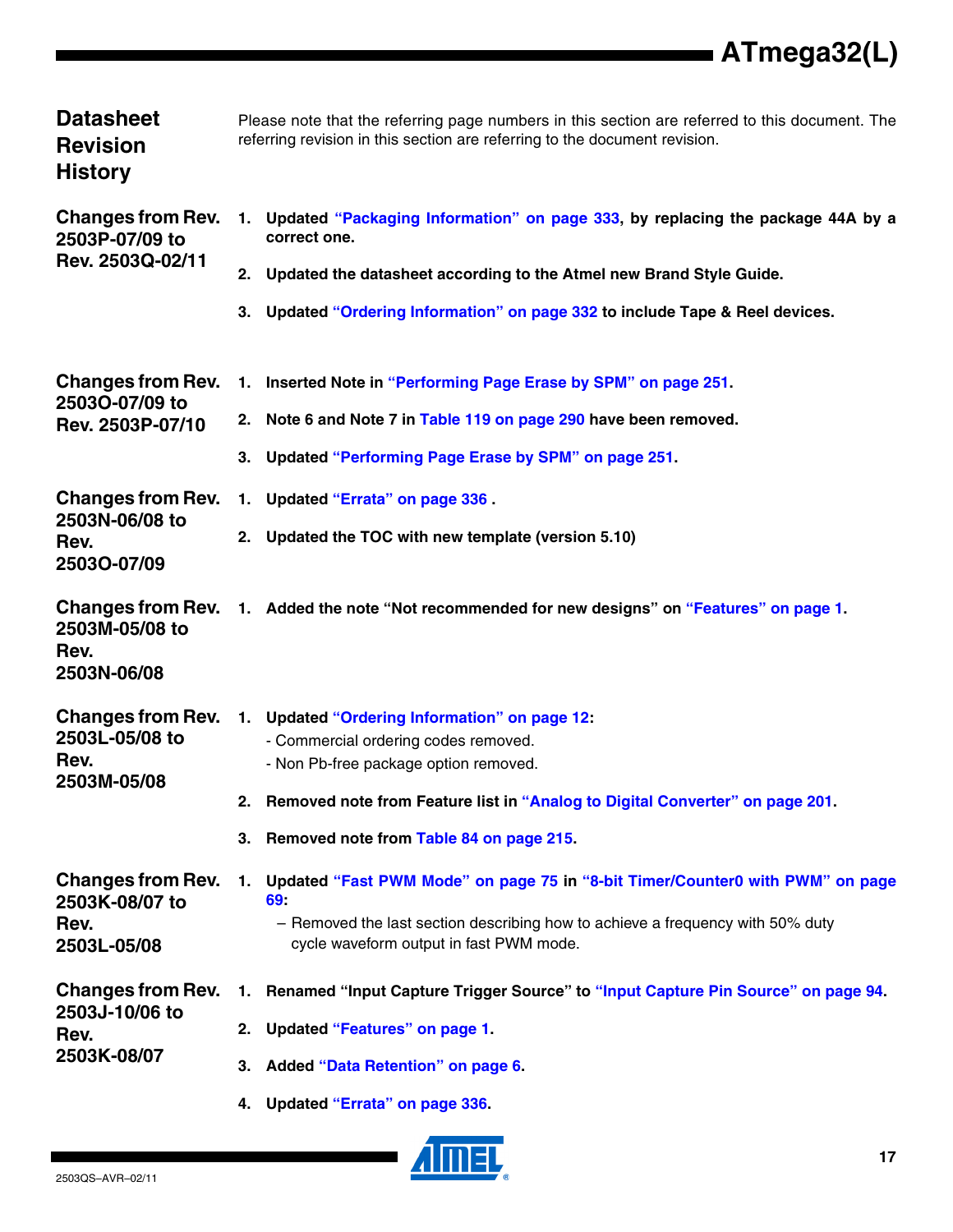|                                                                |    | 5. Updated "Slave Mode" on page 136.                                                                                                                  |
|----------------------------------------------------------------|----|-------------------------------------------------------------------------------------------------------------------------------------------------------|
| <b>Changes from Rev.</b>                                       |    | 1. Updated "Fast PWM Mode" on page 99.                                                                                                                |
| 2503I-04/06 to Rev.<br>2503J-10/06                             |    | 2. Updated Table 38 on page 80, Table 40 on page 81, Table 45 on page 108, Table 47 on<br>page 109, Table 50 on page 125 and Table 52 on page 126.    |
|                                                                |    | 3. Updated typo in table note 6 in "DC Characteristics" on page 287.                                                                                  |
|                                                                |    | 4. Updated "Errata" on page 336.                                                                                                                      |
| <b>Changes from Rev.</b>                                       |    | 1. Updated Figure 1 on page 2.                                                                                                                        |
| 2503H-03/05 to<br>Rev. 2503I-04/06                             |    | 2. Added "Resources" on page 6.                                                                                                                       |
|                                                                |    | 3. Added note to "Timer/Counter Oscillator" on page 31.                                                                                               |
|                                                                | 4. | Updated "Serial Peripheral Interface - SPI" on page 132.                                                                                              |
|                                                                | 5. | Updated note in "Bit Rate Generator Unit" on page 175.                                                                                                |
|                                                                | 6. | Updated Table 86 on page 218.                                                                                                                         |
|                                                                | 7. | Updated "DC Characteristics" on page 287.                                                                                                             |
| <b>Changes from Rev.</b><br>2503G-11/04 to                     |    | 1. MLF-package alternative changed to "Quad Flat No-Lead/Micro Lead Frame Package<br>QFN/MLF".                                                        |
| Rev. 2503H-03/05                                               |    | 2. Updated "Electrical Characteristics" on page 287                                                                                                   |
|                                                                |    | 3. Updated "Ordering Information" on page 332.                                                                                                        |
| <b>Changes from Rev.</b>                                       |    | 1. "Channel" renamed "Compare unit" in Timer/Counter sections, ICP renamed ICP1.                                                                      |
| 2503F-12/03 to<br>Rev. 2503G-11/04                             |    | 2. Updated Table 7 on page 29, Table 15 on page 37, Table 81 on page 206, Table 114 on<br>page 272, Table 115 on page 273, and Table 118 on page 289. |
|                                                                |    | 3. Updated Figure 1 on page 2, Figure 46 on page 100.                                                                                                 |
|                                                                | 4. | <b>Updated "Version" on page 226.</b>                                                                                                                 |
|                                                                | 5. | <b>Updated "Calibration Byte" on page 258.</b>                                                                                                        |
|                                                                | 6. | Added section "Page Size" on page 258.                                                                                                                |
|                                                                | 7. | <b>Updated "ATmega32 Typical Characteristics" on page 296.</b>                                                                                        |
|                                                                | 8. | <b>Updated "Ordering Information" on page 332.</b>                                                                                                    |
| <b>Changes from Rev.</b><br>2503E-09/03 to<br>Rev. 2503F-12/03 |    | 1. Updated "Calibrated Internal RC Oscillator" on page 29.                                                                                            |

**AIMEL**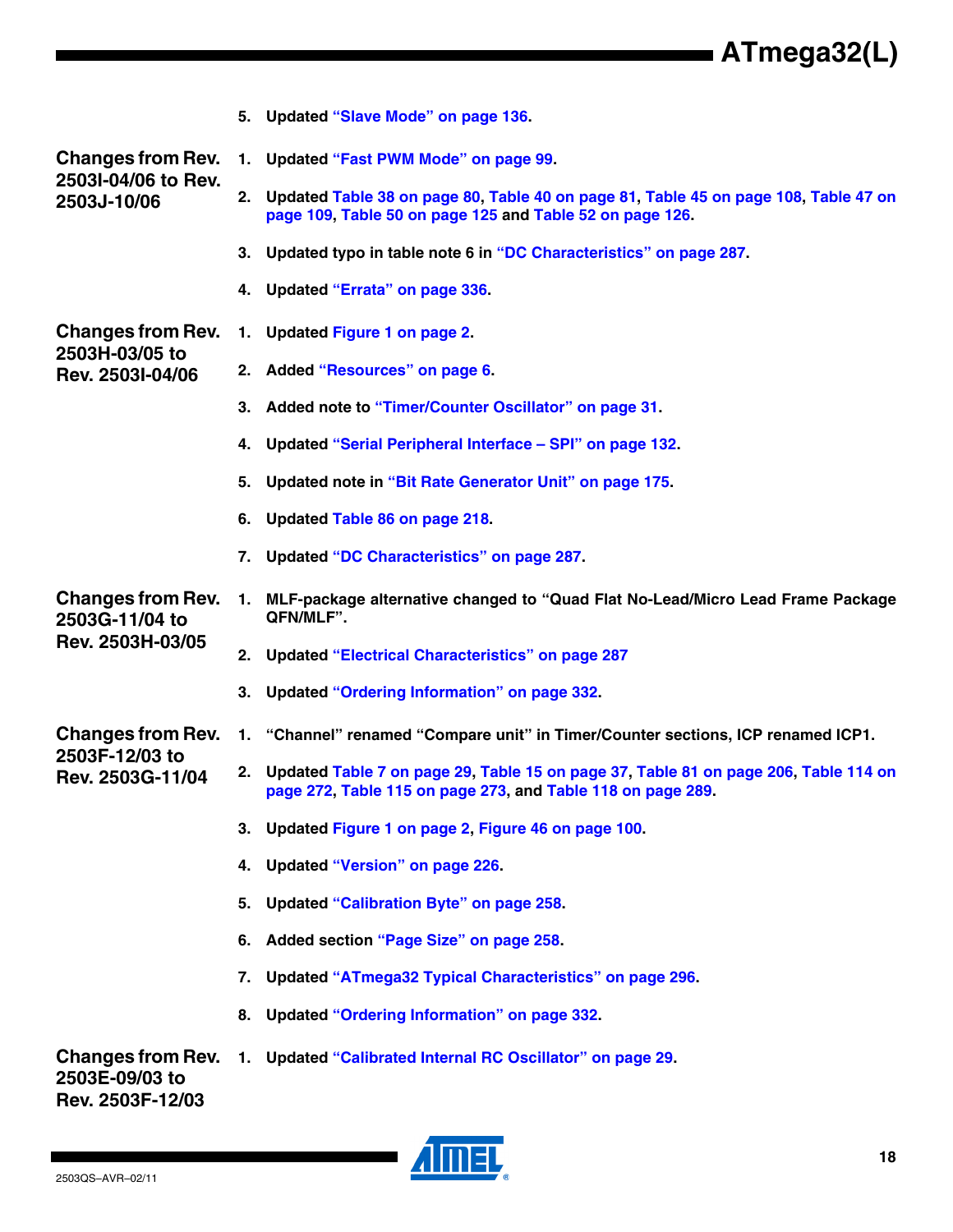**Changes from Rev. 2503D-02/03 to Rev. 2503E-09/03**

- **1. Updated and changed "On-chip Debug System" to "JTAG Interface and On-chip Debug System" on page 35.**
	- **2. Updated Table 15 on page 37.**
	- **3. Updated "Test Access Port TAP" on page 219 regarding the JTAGEN fuse.**
	- **4. Updated description for Bit 7 JTD: JTAG Interface Disable on page 228.**
	- **5. Added a note regarding JTAGEN fuse to Table 104 on page 257.**
	- **6. Updated Absolute Maximum Ratings\* , DC Characteristics and ADC Characteristics in "Electrical Characteristics" on page 287.**
	- **7. Added a proposal for solving problems regarding the JTAG instruction IDCODE in "Errata" on page 336.**

**Changes from Rev. 2503C-10/02 to Rev. 2503D-02/03**

- **1. Added EEAR9 in EEARH in "Register Summary" on page 327.**
	- **2. Added Chip Erase as a first step in"Programming the Flash" on page 284 and "Programming the EEPROM" on page 285.**
	- **3. Removed reference to "Multi-purpose Oscillator" application note and "32 kHz Crystal Oscillator" application note, which do not exist.**
	- **4. Added information about PWM symmetry for Timer0 and Timer2.**
	- **5. Added note in "Filling the Temporary Buffer (Page Loading)" on page 251 about writing to the EEPROM during an SPM Page Load.**
	- **6. Added "Power Consumption" data in "Features" on page 1.**
	- **7. Added section "EEPROM Write During Power-down Sleep Mode" on page 22.**
	- **8. Added note about Differential Mode with Auto Triggering in "Prescaling and Conversion Timing" on page 204.**
	- **9. Updated Table 89 on page 232.**

**10.Added updated "Packaging Information" on page 333.**

**Changes from Rev. 2503B-10/02 to Rev. 2503C-10/02**

**1. Updated the "DC Characteristics" on page 287.**

**Changes from Rev. 2503A-03/02 to Rev. 2503B-10/02**

- **1. Canged the endurance on the Flash to 10,000 Write/Erase Cycles.**
	- **2. Bit nr.4 ADHSM in SFIOR Register removed.**
		- **3. Added the section "Default Clock Source" on page 25.**
		- **4. When using External Clock there are some limitations regards to change of frequency. This is described in "External Clock" on page 31 and Table 117 on page 289.**

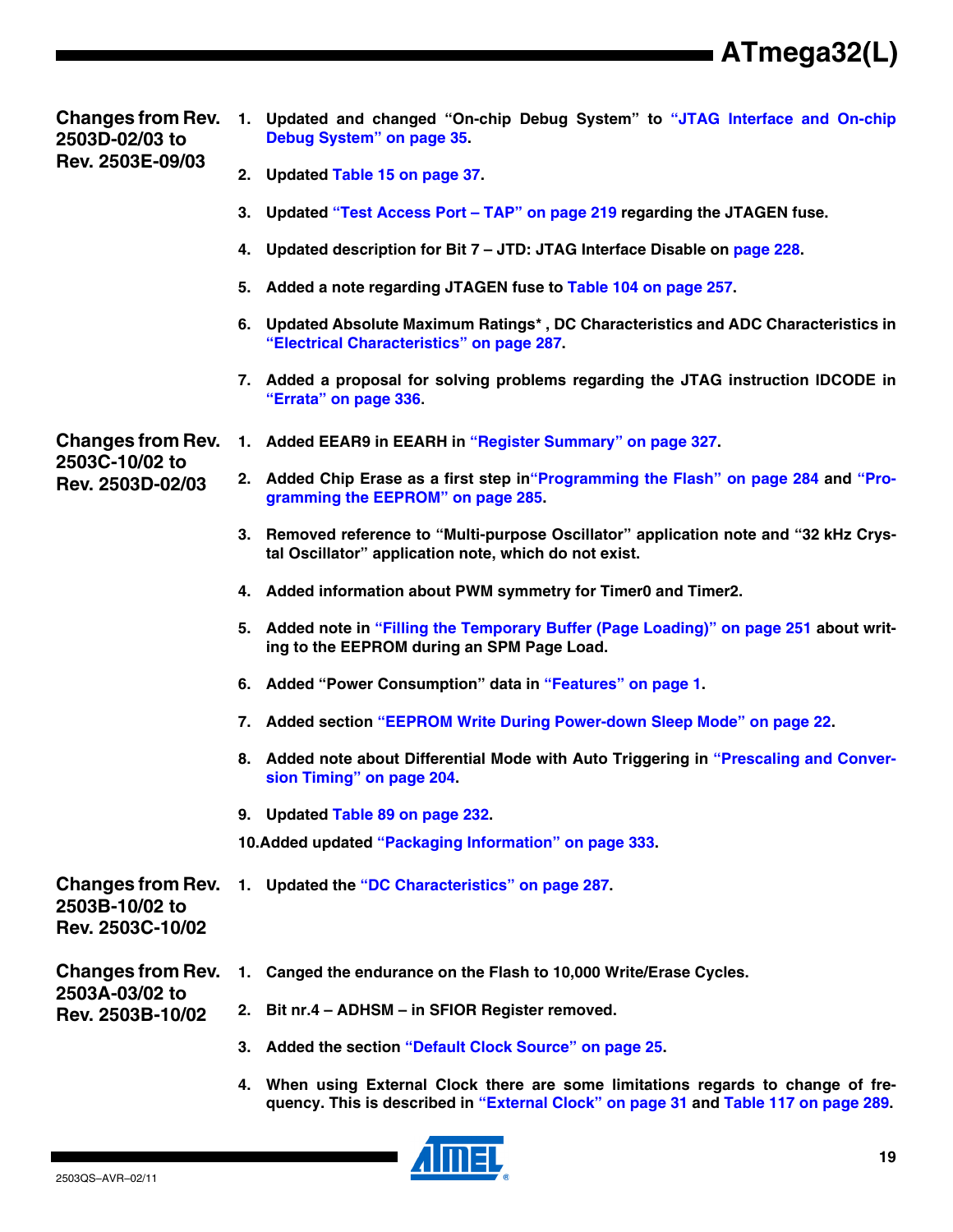- **5. Added a sub section regarding OCD-system and power consumption in the section "Minimizing Power Consumption" on page 34.**
- **6. Corrected typo (WGM-bit setting) for:**
	- **– "Fast PWM Mode" on page 75 (Timer/Counter0)**
	- **– "Phase Correct PWM Mode" on page 76 (Timer/Counter0)**
	- **– "Fast PWM Mode" on page 120 (Timer/Counter2)**
	- **– "Phase Correct PWM Mode" on page 121 (Timer/Counter2)**
- **7. Corrected Table 67 on page 164 (USART).**
- 8. Updated V<sub>IL</sub>, I<sub>IL</sub>, and I<sub>IH</sub> parameter in "DC Characteristics" on page 287.
- **9. Updated Description of OSCCAL Calibration Byte.**

In the datasheet, it was not explained how to take advantage of the calibration bytes for 2, 4, and 8 MHz Oscillator selections. This is now added in the following sections:

Improved description of "Oscillator Calibration Register – OSCCAL" on page 30 and "Calibration Byte" on page 258.

- **10. Corrected typo in Table 42.**
- **11. Corrected description in Table 45 and Table 46.**
- **12. Updated Table 118, Table 120, and Table 121.**
- **13. Added "Errata" on page 336.**